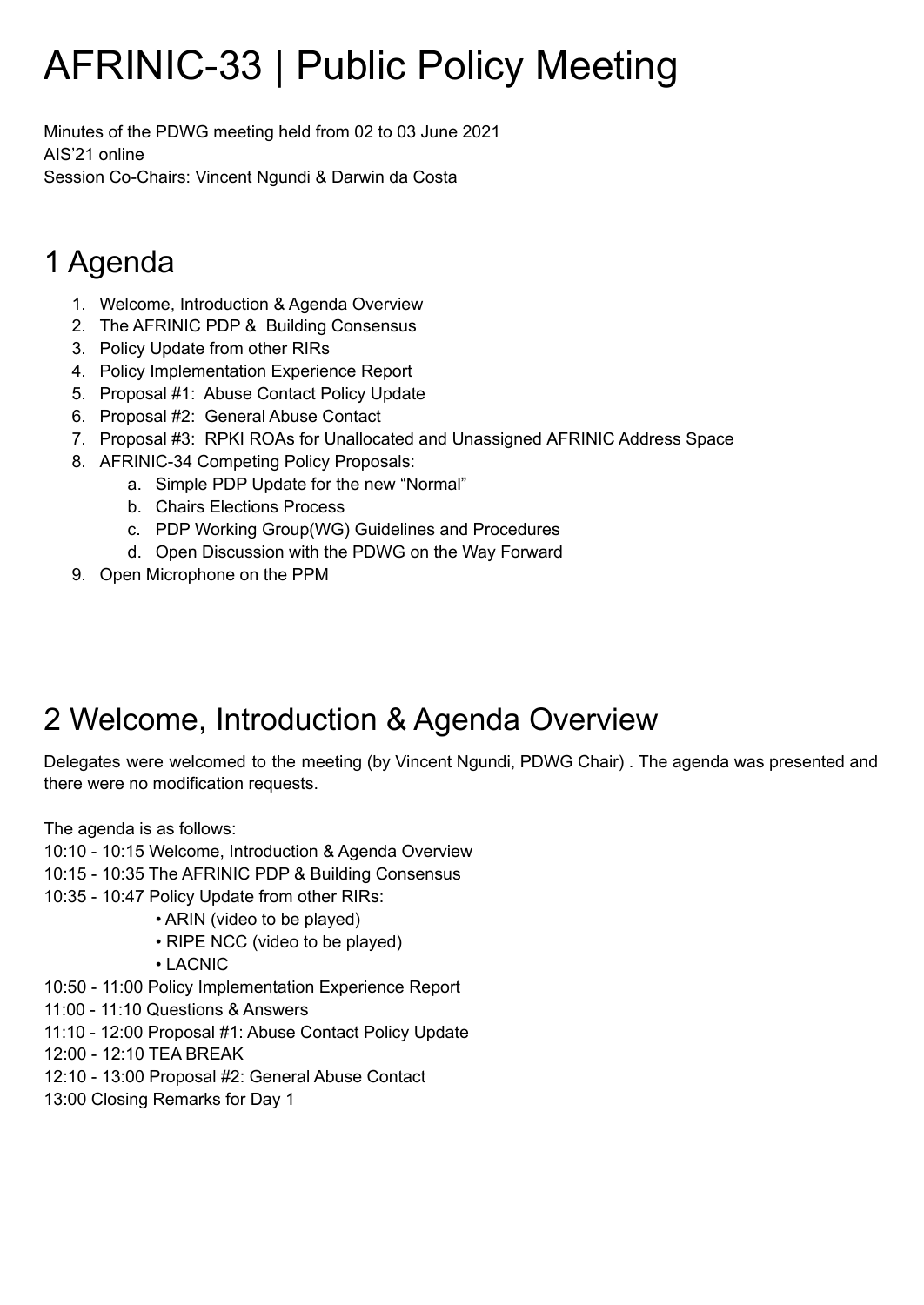## 3 The AFRINIC PDP & Building Consensus

Darwin Da Costa, PDWG Chair, advised that as a participant to this AFRINIC PPM, delegates are expected to adhere to the AFRINIC code of conduct by being professional, respectful at all times in the best interest of the community. He also discourages the following behavior during the same; (harassment, intimidation and offensive behavior). Before his presentation, Darwin first of all commented on the guideline to participate in this AFRINIC PPM and then explained the AFRINIC Policy Development Process based on these key points:

- Definition of the AFRINIC Internet Number Resource Policies
- How the Policy Development Working Group (PDWG) is Coordinated
- The roles of the PDP Co-Chairs
- The Policy Development Process (PDP)
- The PDP Principles

Darwin Da Costa also went through the PDP simplified process. He also urged the community to refer to AFRINIC's Consolidated Policy Manual (CPM) and highlighted that the manual is updated once new policies are ratified and implemented.

Vincent Ngundi thereafter presented on 'Building and determining Consensus'. Further to challenges noticed amongst the Policy Development Working Group with regards to 'Building and Determining Consensus' and discussions happening on the RPD mailing list, the Co-chairs felt it is important to have an overview on 'Building and Determining Consensus'. Reference was made to AFRINIC's Consolidated Policy Manual (CPM), specifically Section 3.0 which highlights the objective of the PDP and Section 3.4.2 of the CPM which stipulates that the Chairs determine whether consensus has been achieved during the Public Policy Meeting.

Vincent Ngundi emphasized the Co-chairs' role in building and determining consensus. He highlighted the following:

- RFC 7282 which provides a guide to building and determining consensus, developed for the IETF which is an environment similar to ours
- Moderation of DPP Discussions the role of Co-chairs are defined as 1) to identity objections and contentious issues and secondly to track open issues that are yet to be addressed by the Author(s) and participants
- The roles and focus of the Co-chairs in Building Consensus: 1) to direct the working group towards areas which are contentious, which were identified during the moderation process 2) to encourage participants to focus and seek consensus on contentious areas 3) to ascertain whether staff impact assessment raises or addresses the contentious issues.

Vincent Ngundi further elaborated on 'Determining Consensus'. Key elements were as follows:

- Determining consensus is a process which starts from the time a policy is proposed.
- The objective is to always aim for rough consensus, if not consensus
- Rough consensus is not built/determined through a VOTING mechanism
- Rather by ensuring that all objections/concerns are adequately addressed
- Look/seek consensus throughout the process (for each contentious issue)
- No VOTING mechanism applied at any point in time (to avoid "vote stuffing")
- 100 people for and 5 people against might not be "rough consensus". If a minority of participants have a valid objection, that objection must be dealt with before rough consensus can be declared
- 5 people for and 100 people against might still be rough consensus, as long as there are no valid objections that have not been addressed.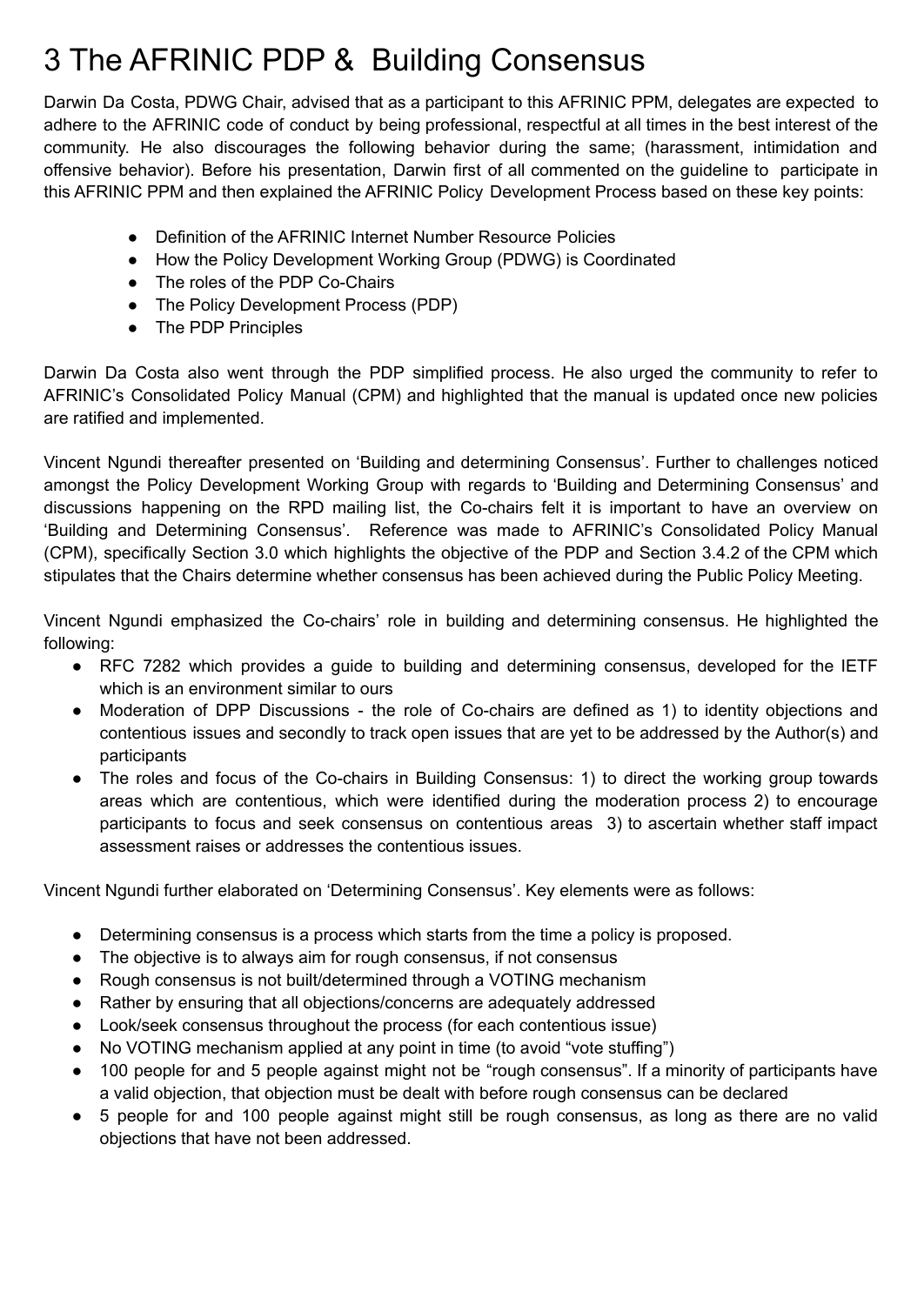## 4 Policy Update from other RIRs

Sean Hopkins, Senior Policy Analyst at ARIN, mentioned that :-

- 2 policies(2020-7 & 2020-8) are pending Board of Trustees review. They have been through most of the PDP already.
- 3 draft policies are under discussion- AC has shepherded them to the point where they are ready for community discussion and are receiving feedback from the community.
- 3 items are classified as editorial changes under discussion and do not impact policies in a substantive way .

Angela Dall'ara, Policy Officer at RIPE NCC, presented a brief overview of the topics discussed in the RIPE Community. Highlights are as follows :-

RIPE discussions about policy proposals are open to everybody.They are held mainly on the mailing lists of different working groups, dedicated to specific topics. Even if views can be exchanged in the WG sessions at the RIPE meetings, consensus is determined by Chairs based on discussions on the mailing list.

Currently there are no policy proposals under discussion. In the address policy working group announced their intention to undertake a systematic review of address policy documents;

The RIPE Database Working Group asked for feedback to determine whether there is consensus on multiple numbered work items, some of which are the possible introduction of a new Geo feed attribute, the option to allow registration of multiple inet(6)nums objects with different status within the same address range and NRTM service

The anti-abuse working group enquired whether the community had comments about the abuse contact validation.

All the session recordings are available online.

The discussion about these and other topics will ofcourse continue in the relevant mailing lists.

The RIPE Task force are dedicated teams working on recommendation reports that may change the policies in the near future

RIPE Chair Team is currently reviewing the PDP, documentation between RIPE NCC and RIPE as well as the RIPE NCC vision and purpose.

For the LACNIC region, a total of 11 proposals are currently being processed. They have eight policy proposals that are in the initial discussion stage. Consensus is being evaluated on three other proposals notably : i) impact analysis is mandatory;

ii) authorised recipients of delegated blocks to sign ROA's,

iii) Modify section "2.3.2.19 and 4.3 Inclusion of origin ASN in WHOIS responses when available"

The LACNIC 35 policy forum happened a couple of weeks ago, nine proposals were presented. This time the Public Policy Forum took place over two days and participants were given the opportunity to use their microphones as part of the improvements that are being implemented for the online meeting environment.

## 5 Policy Implementation Experience Report

Presentation URL- [https://static.sched.com/hosted\\_files/ais21/e7/PIER-AIS21.pdf](https://static.sched.com/hosted_files/ais21/e7/PIER-AIS21.pdf)

Dev Jeenia, AFRINIC Staff, presented the Policy Implementation Experience Report (PIER).

He mentioned that the purpose of the PIER is to provide feedback to members and the community regarding recently implemented policies and experiences faced by hostmasters while handling requests governed by currently implemented policies.

He announced that the following policies are implemented :-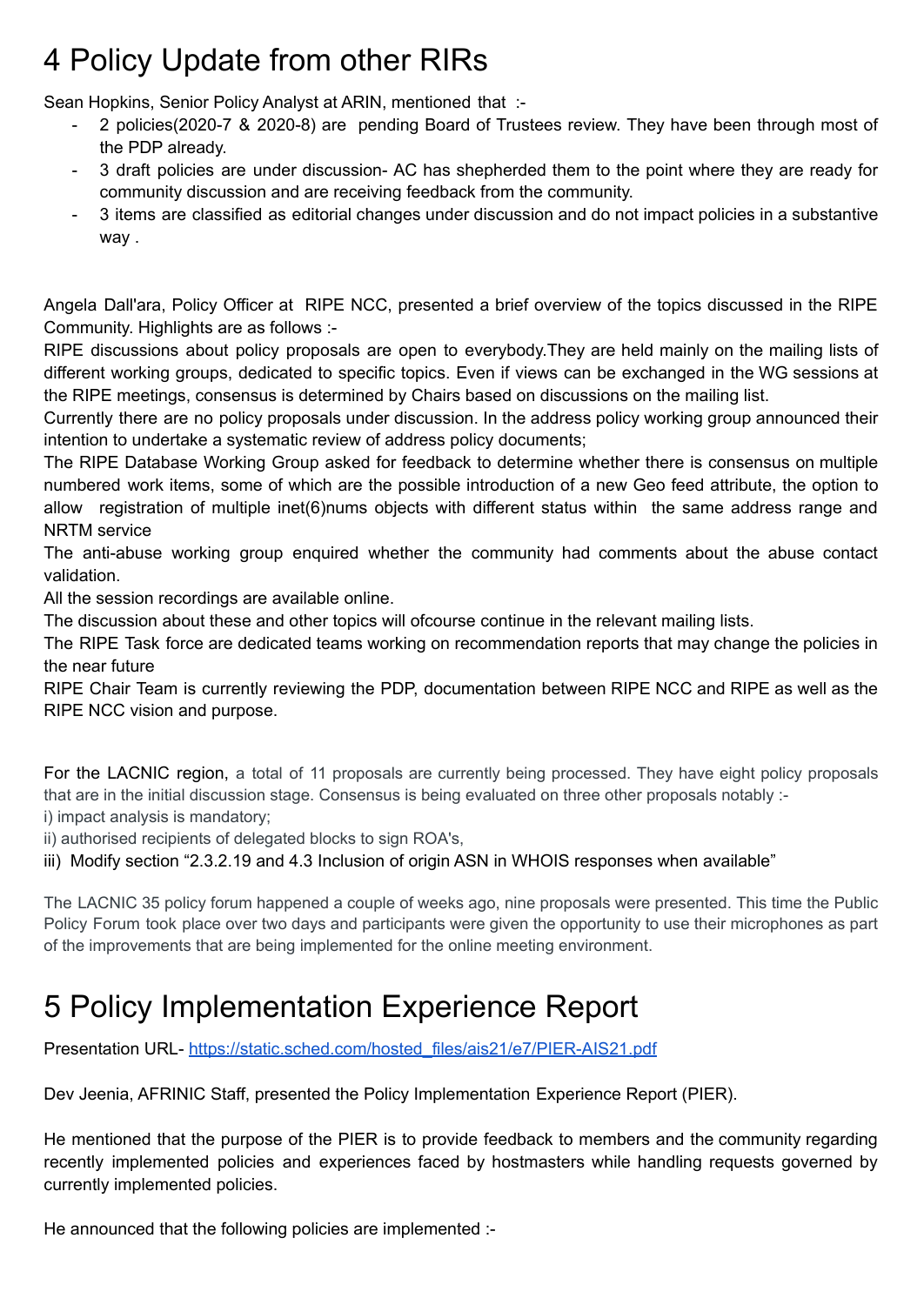- Adjusting IPv6 PA Policy AFPUB-2019-IPv6-002-DRAFT01 and incorporated in the Consolidated Policy Manual (version 1.6) .
- IPv6 PI Clarification AFPUB-2019-V6-001-DRAFT02 Prefixes that are not meant to be announced, such as IXP Peering prefixes, are exempted from the announcement checks.
- Lame Delegations in AFRINIC Reverse DNS 3 notifications are sent to the registered contacts and the lame nameservers are removed after 30 days. He also presented the statistics about the number of lame delegations . They have considerably dropped .

The experiences faced by Hostmasters were mainly on abuse and were as follows :-

- Section 8 of the CPM mentions non-mandatory clause in regard to the abuse contact information.
- 40 IRT objects exist in the AFRINIC database and very few members have actually published their abuse information
- This has led to AFRINIC Missing abuse contact complaints receiving the abuse complaints for most of its members.
- Blocklist Operators have submitted a request for bulk access to retrieve contact information. However, the data does not contain contact information. We have not yet set aside their request yet but on the other hand it would be better to have a policy that enforced use of abuse contacts and to publish the abuse contacts.

### 6 Questions and Answers

Highlights of the Q&A session are as follows :-

- 1. In response to a query as to whether discussions on the list are considered in the determination of consensus,Vincent Ngundi PDWG Chair mentioned that only valid objections, concerns or comments on the mailing list are considered.
- 2. In regard to the comment that the appeal committee is ignoring the list discussions which in his opinion is against the PDP 3.4.2 of the CPM, this query should be handled by the appeal committee. No response was received from any Appeal Committee representative, if they were present in the meeting.
- 3. In response to the query about the appeal results regarding the PDWG Chairs. Vincent Ngundi responded that this should be handled either by the appeal committee or the Board. Madhvi from the AFRINIC Secretariat affirmed that there are no results yet.
- 4. A participant had a question about the sudden drop in abuse complaints in August 2020 . James Chirwa from AFRINIC Member Services responded that the sudden drop is attributed to the IP addresses that have been reclaimed last year.
- 5. In response to the query as to whether the missing reports for the two proposals that have reached consensus - according to the previous PDWG Chairs - have been sent to the Board, Vincent Ngundi mentioned that the co-chairs have never received the reports prepared by the previous co-chairs. Hence they will compile the reports based on discussion on the RPD and the recorded minutes for the last PPM where consensus was reached and also the Last Call. He also mentioned that this should be available by the end of June. He emphasized that the main focus of the co-chairs so far has been to make sure that they are properly prepared for the PPM.
- 6. There was a request for clarification on 3 points which were shared during the presentation made by Darwin Da Costa on the PDP Process, namely 1) what does it mean by 'anyone' can participate? does it mean that anyone can come and disrupt or is there any requirements for people to participate because this openness can create an abuse; 2) What is meant by 'fair' distribution of resources; 3) what is considered as 'valid objections' since what one can consider as valid objections may not be the same for someone else. He mentioned that he does not require the co-chairs to respond to these questions immediately but to consider these points as we move on. The co-chairs responded that they took note of these comments.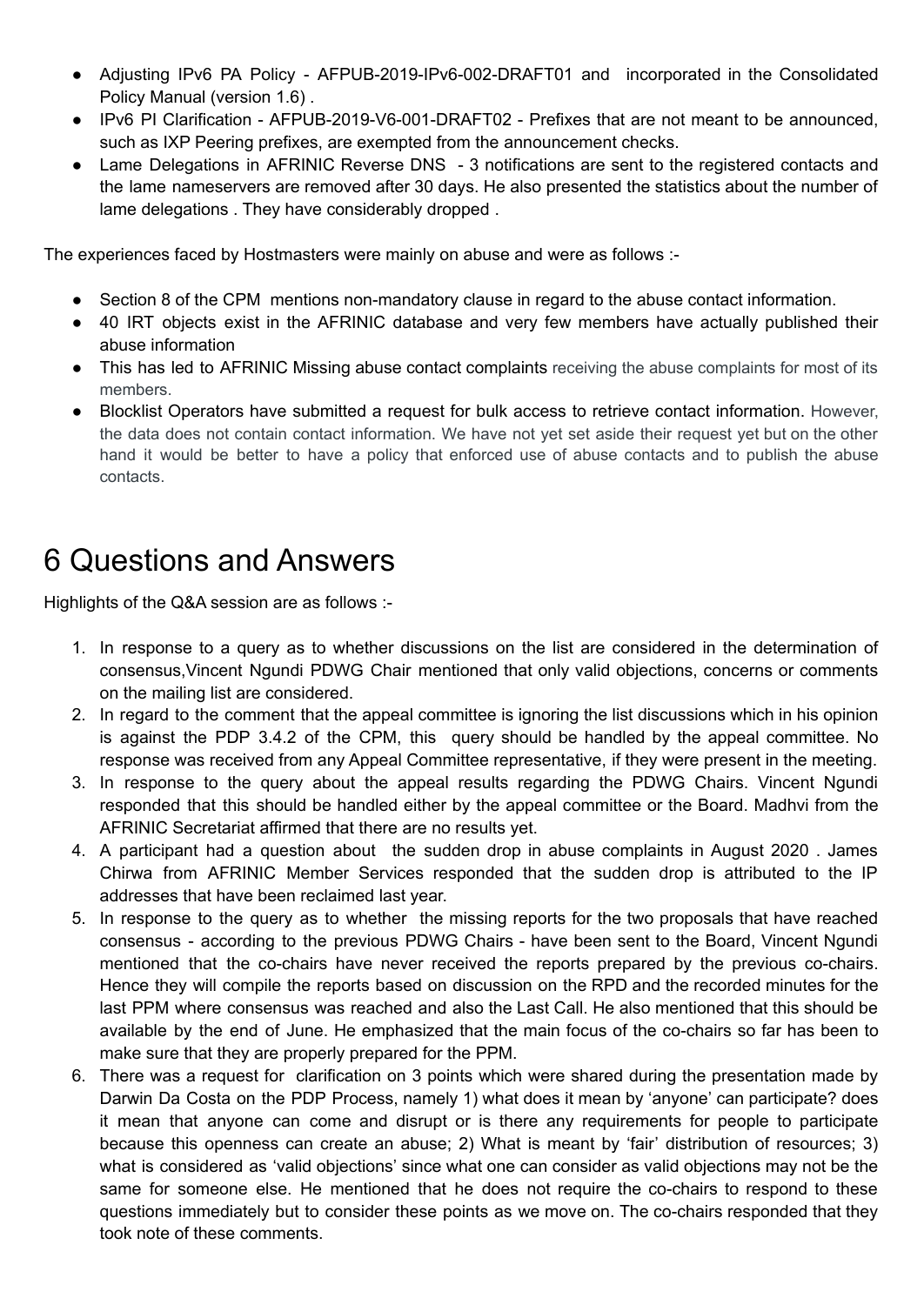After the Q&A sessions, PDWG Chair Vincent Ngundi presented the 3 Draft Policy Proposals that will be discussed during the AFRINIC-33 PPM, namely:

- Proposal #1: Abuse Contact Policy Update
- Proposal #2: General Abuse Contact
- Proposal #3: RPKI ROAs for Unallocated and Unassigned AFRINIC Address Space

He further gave an overview of how the discussion will be carried out for each proposal and encouraged the participants to adhere to the timeframe presented.

### 7 Proposal #1: Abuse Contact Policy Update

ID - AFPUB-2018-GEN-001-DRAFT07 Proposal URL - <https://afrinic.net/policy/proposals/2018-gen-001-d7>

Presentation URL [https://static.sched.com/hosted\\_files/ais21/60/07-AIS21-PPM1-Abuse-Contact-Policy-D7.pdf](https://static.sched.com/hosted_files/ais21/60/07-AIS21-PPM1-Abuse-Contact-Policy-D7.pdf)

### 7.1 PDWG Chair introduction of the DPP and Discussion Flow

Vincent Ngundi announced the proposal which will be discussed and gave an overview of the flow of discussion.

### 7.2 PDWG Chairs Summary

Vincent Ngundi mentioned that there has been ongoing discussions on the RPD regarding this draft policy proposal since AFRINIC-32 meeting in 2020, and hence leading to the authors' review of the proposal and consequently they came up with version 7 of the draft policy proposal. He further highlighted that as at that day, there have been no further discussions on Version 7 of the draft policy proposal.

According to the PDWG Chairs, the key concerns about this draft policy proposal as follows:

1. Proposal asks AFRINIC to manage mailbox's subject line.

This concern has been addressed by the author and some members of the Working Group. The response to this concern was that the proposal is asking AFRINIC to implement an abuse-c attribute, and the mailbox shouldn't be filtered to only receive from AFRINIC or a specific subject. Secondly, the mailbox is to be validated periodically.

2. Redundant proposal - Members should already have abuse contact or alternative if they really needed it.

Vincent Ngundi mentioned that this matter is still pending and can be addressed by the author during the meeting.

3. RIRs have no ability to define what is 'abuse', one abuse or even criminal activity could be entirely a legal operation in different jurisdictions and secondly the proposal does not include a definition of 'abuse.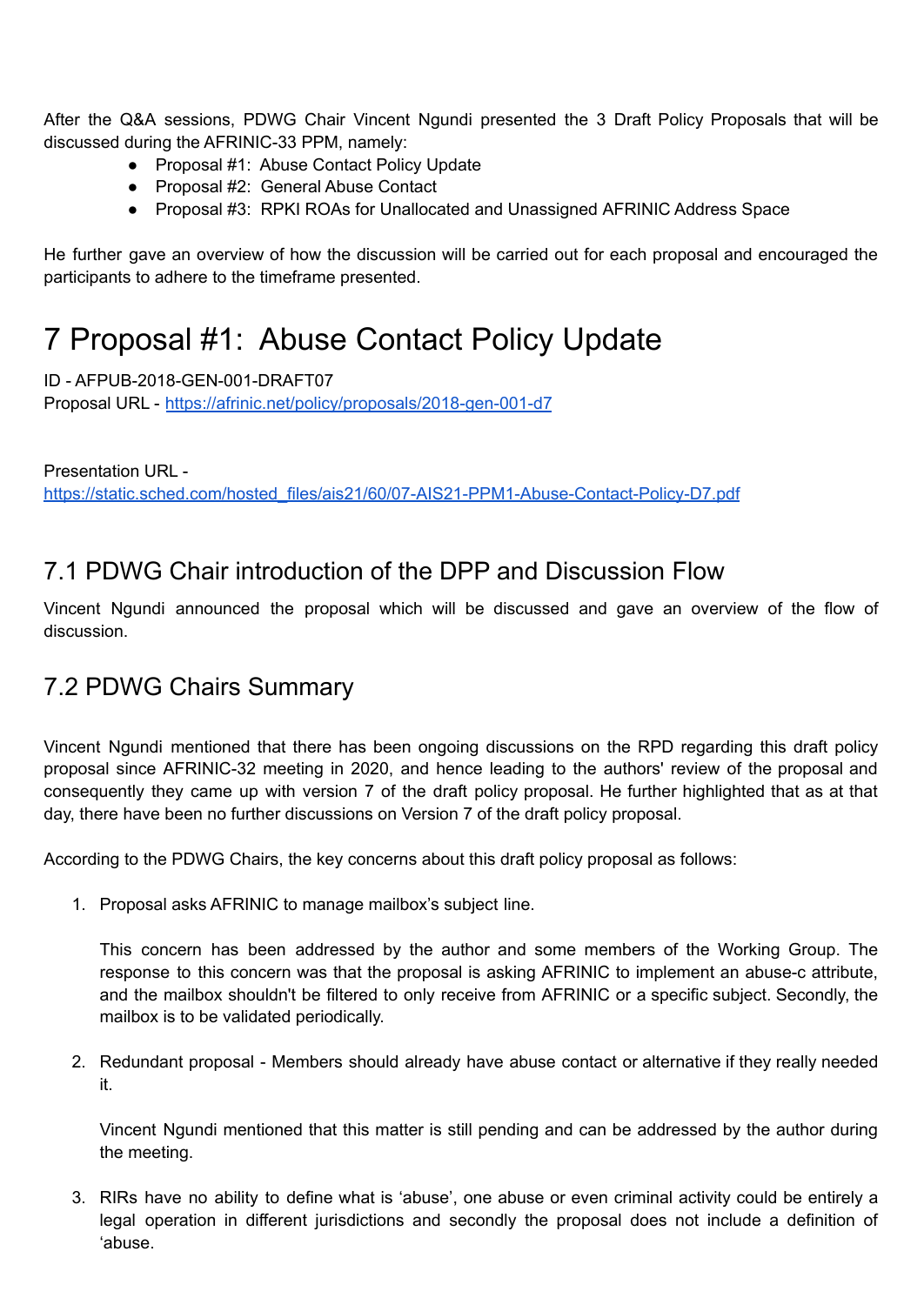This concern was addressed and it was emphasized that RIRs do not need to define "abuse", they only need to publish the contacts that will be used to report 'abuse' cases. It was further stated that the RFC2142 includes a definition of 'abuse'.

4. Making a member forcefully reply to abuse contact emails is a waste of resources, and totally pointless. It's entirely up to the member to define what they think is acceptable in their network.

This concern has been addressed. Firstly, AFRINIC is paying for the cost of abuse handling and secondly, the AFRINIC staff are handling abuse complaints for IP addresses which have already been delegated to AFRINIC members.

5. AFRINIC has no mandate to force any member to reply to an 'abuse', since AFRINIC doesn't even have the ability to identify what is considered an 'abuse'

This concern has been addressed. It has been stated that this proposal is mandating AFRINIC to publish the valid and working abuse contacts of its members to which it has or will delegate resources to.

6. Another concern is that it will only be a waste of resources as it will cost extra to have this policy pointlessly worked on or implemented.

This was addressed since AFRINIC is paying for the cost of abuse handling and further to the staff assessment of version 7 of the policy proposal, no concern was raised with regards to additional staff.

7. Abuse enforcement is out of the scope for RIRs.

This concern has been addressed. The proposal enforces that a valid abuse contact exists.

8. The policy is capable of bringing complications, misunderstanding and/or problems among AFRINIC resource members with regards to the use of Internet Resources. Secondly, there is no need to make it mandatory as it would lead to further unforeseen and avoidable complications.

This is a vague and unclear objection as the concerns raised cannot be ascertained.

9. AFRINIC only has a mandate to manage registration of IP numbers, it does not have the capacity or mandate to manage networks. Networks have already shown technical need during the application process and done correct registration of their numbers, and they are done with AFRINIC from this point on. How they manage a network is entirely out of the scope of AFRINIC.

This concern has been addressed since members are bound to comply with the policies as well as the RSA, which stipulates that the applicants shall provide and ensure accurate contact information is stored in AFRINIC databases.

10. Redundant Proposal. Members should already have abuse contact or alternative if they really needed it.

Vincent Ngundi pointed out that this concern is pending and will leave it to the author to address this issue during their presentation.

Vincent Ngundi gave the floor to the Author, namely Jordi Palet Martínez for the presentation of the Draft Policy Proposal.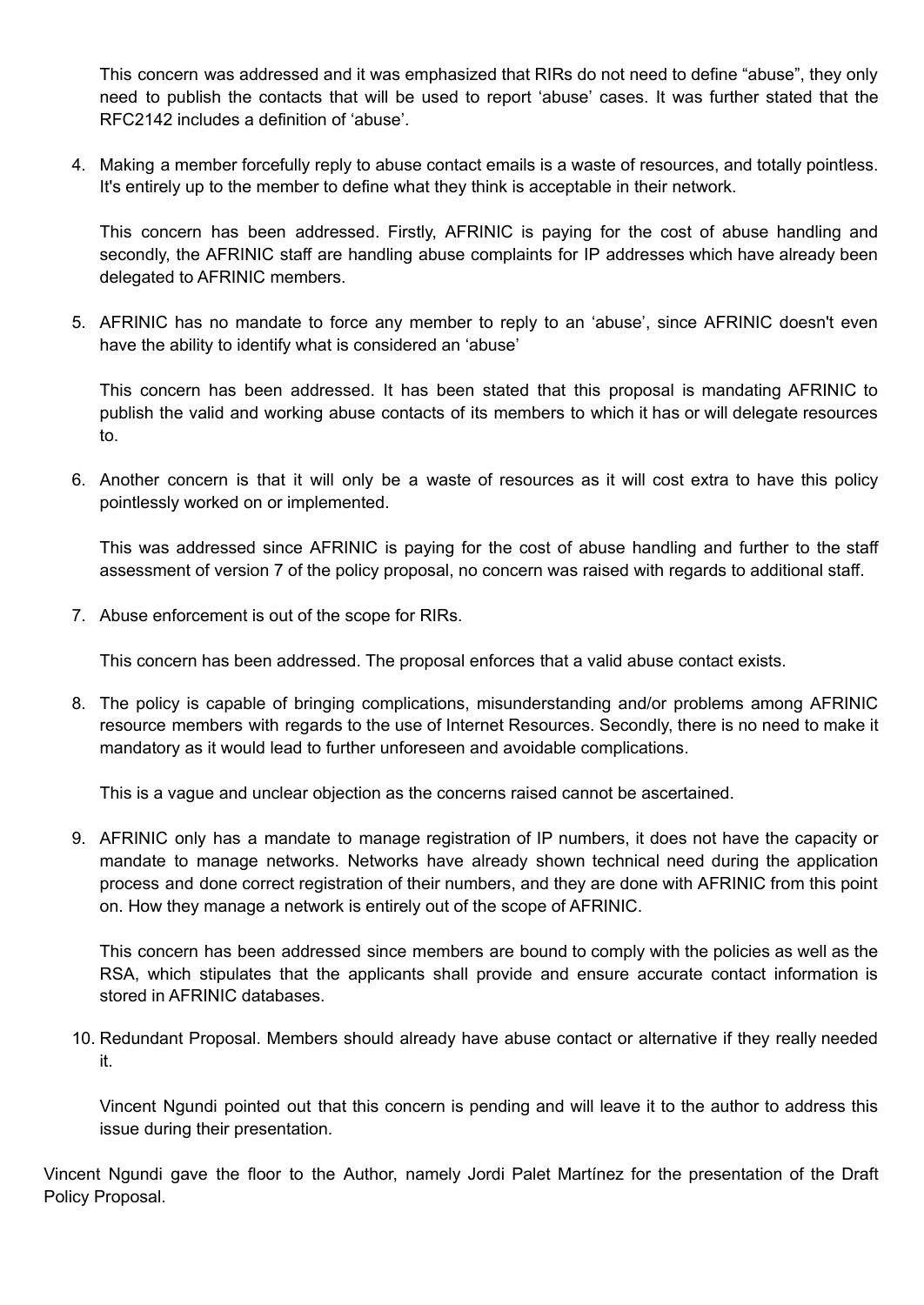### 7.3 Author's presentation of DPP

Jordi Palet Martinez proceeded with his presentation.

The author started by underlying the concerns raised and how this has been addressed.

- 1. The current policy does not mandate the members to register an abuse contact. He highlighted that the proposal in itself responds to this concern since the policy does not imply the obligation to register an abuse contact.
- 2. Based on what AFRINIC Staff has communicated, the Author pointed out that there are approximately only 20 members who have shared contacts known as abuse contact. Furthermore, there is no verification done to ensure that these contacts are valid.
- 3. Furthermore, he mentioned that following reports from AFRINIC Staff, records from 2017 show the number of abuse complaints connected to AFRINIC members and this is costing money to AFRINIC.
- 4. There is an existing reference to the 'Best Practice Paper', which is not deemed to be mandatory and in fact, is not actually being used by the community.
- 5. The Author mentioned other RIRs such as LACNIC and APNIC who are actually following the same policy proposal but with some minor changes because they have endorsed this policy before AFRINIC.
- 6. In response to the query about the need to delete the data in the existing IRT, the Author stated that this is not necessary since there are only approximately 20 members registering their IRT and in any case, it can be duplicated.

Author emphasized that this proposal is only trying to make abuse-c mandatory. Any member can be contacted in case of an abuse. The proposal is not defining what is an 'abuse'. The proposal aims to make it possible to contact any members in case of presumable abuse cases.

Author further presented the proposed changes in the policy text from the existing proposal and his recommendation.

8.7 Slow Start and progress follow-up has been introduced in this version of the proposal in response to the explanation given in the impact analysis. There is no mandatory implementation period, hence AFRINIC can change the period depending on how much they can invest in implementing this proposal and having all the members to agree to this.

Due to time constraints, Author could not provide additional information and went directly to the impact analysis.

#### Response to Impact Analysis

The Author stated that there is nothing pending for further clarification based on the lastest version of the impact analysis.

#### 7.4 Staff Impact Assessment

Presentation URL -

[https://static.sched.com/hosted\\_files/ais21/39/AIS21-AF33-Proposals-Impact-Assessment.pdf](https://static.sched.com/hosted_files/ais21/39/AIS21-AF33-Proposals-Impact-Assessment.pdf)

Madhvi Gokool from the AFRINIC secretariat presented the impact assessment of the proposal. She stated that the following points are derived from the staff's interpretation and understanding of version 7 of the proposal:

- 1) The Proposal is requesting AFRINIC to implement a proper abuse contact mailbox under AFRINIC multi-validation.
- 2) Impact on Registry functions will be as follows :-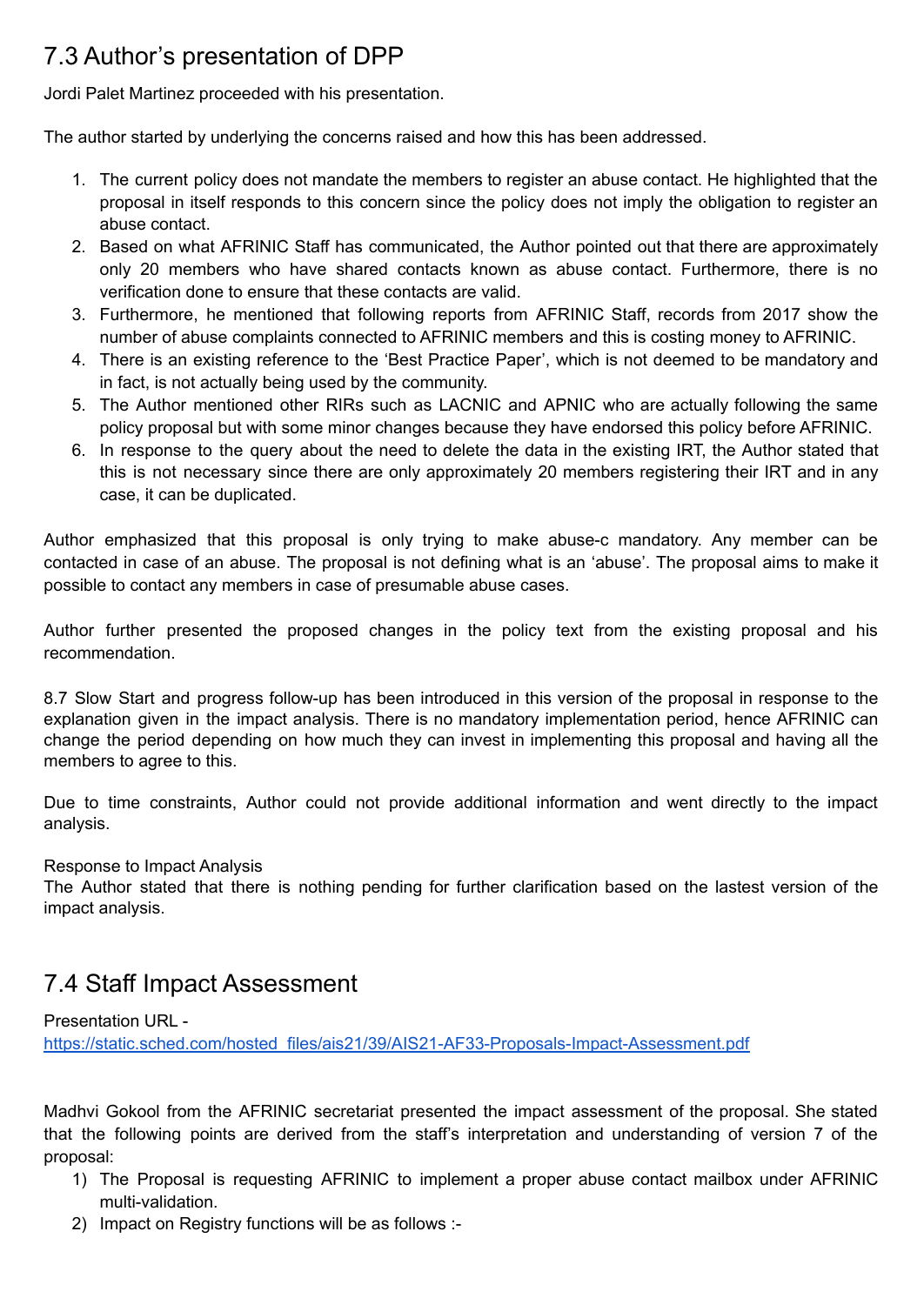- If this proposed policy reaches consensus, an improvement on the accuracy and currency of registry data is expected, as the "abuse-mailbox:" attributes are expected to be current and correct. This will also reduce the number of abuse emails that are currently directed to AFRINIC queues due to lack of abuse contacts.
- MS procedures will require updates as follows:- New procedure/sub-process to be developed for the validation of the abuse-c/abuse-mailbox.

#### 3) WHOIS

• The abuse-c shall be a person/role object on the WHOIS database. abuse-mailbox is already an attribute of the person/role object.

● The abuse-c attribute shall be added on the WHOIS database as an attribute to inetnum, inet6num and aut-num objects

- Deprecate IRT object
- Remove mnt-irt attributes from inetnum, inet6num and aut-num objects.

• Add validation rules to force abuse-mailbox on person and role objects which are referenced via the abuse-c attribute.

● A WHOIS query of the inetnum, inet6num and aut-num shall provide the abuse contact in the response.

#### 4) MyAFRINIC

a. Coding will be required to ensure creation/updates/import of abuse contacts

b. Abuse contacts shall not have login credentials on MyAFRINIC unless if it is being used in another role as well and hence will be maintained by admin/tech contacts

c. Update of the resource issuance/update business rules to make abuse-c mandatory for all

d. Updates of the sub-allocation and assignment forms with business rule around abuse-c

e. A tool to validate the mailboxes as mandated by this policy proposal will have to be implemented and abuse contacts flagged as valid/invalid

f. A tool to enable members to implement the abuse-c will be developed.

- 5) No financial impact
- 6) Legal impact

In case this policy reaches consensus, non-compliance with this policy by an AFRINIC member will be considered a breach of the RSA clause and the member will be encouraged to remedy the breach. Persistent non-compliance may entail revocation of the RSA as per the clause.

7) Implementation

AFRINIC shall update its current whois database accuracy initiatives with its members with the abuse contact adoption. Considering the phased approach that the Author made reference to, the policy shall be implemented in a *phased approach* and the community will be informed about the progress.

#### 7.5 Open Microphone Discussion on the Proposal

Open microphone discussion on the proposal was open for 20 minutes. They are summarised as follows :

A. Elvis - individual representative - wanted to clarify that the term 'abuse' may be different subject to the country where the person lives or works. What is the essence of this policy if AFRINIC cannot define what is considered as an 'abuse'. To this, the Author responded by saying that from previous discussions, the question about whether AFRINIC can define what is an abuse was addressed. The policy is unchanged in that aspect, for e.g for one country sending spam is considered as an 'abuse', whereas for another country the ISP can decide that they cannot disallow customers to send SPAM.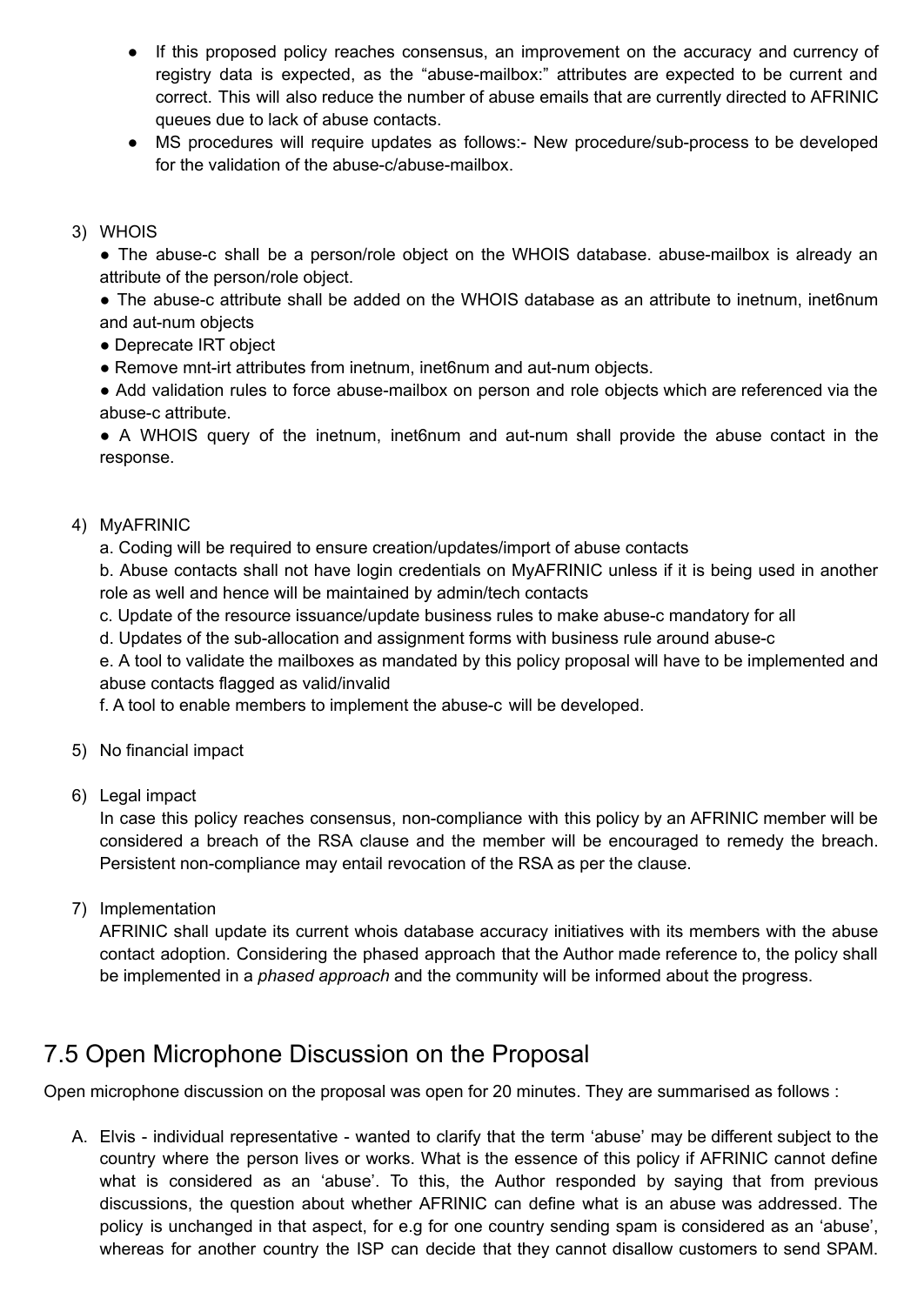More and more countries and ISPs need to become responsible for such decisions, but the policy is not going to define that.

- B. Meriam Is soft landing IP be used outside of the region and how does AFRINIC position itself in managing this? The second question is, is AFRINIC reclaiming IP's for free instead of utilizing their commercial value. The co-chairs intervened stating that these questions do not relate to the proposal.
- C. Frank from the Tanzania Internet Exchange Point shared his support for the proposal and that the last AFRINIC presentation highlighting that IPs that are no longer in use are being reclaimed.
- D. Anthony stated that given that the scope of an abuse is undefined, the timeline given to respond to abuse might be too tight to the people as well as for AFRINIC, and secondly these timelines are putting much more responsibility on people and AFRINIC. In response to these questions, Author Jordi clarified that the periods he mentioned are for the validation and not for the response to an abuse report. He also mentioned that the difference between version 6 and version 7 is that AFRINIC can opt for phased implementation. Hence, if 15 days is not good enough for confirming the abuse mailbox, then AFRINIC can change and report back to the community.

Vincent Ngundi read out the comments in the Q&A section of the conference Tool:

- E. Prof Nii Quaynor stated that mandated abuse contact is required for a safer Internet, in fact we have the responsibility to the African Internet that we further commit that abuse reports are responded to as soon as possible.
- F. Noah Maina wrote that we ought to be responsible, and this is one such policy that will contribute to Internet security and a safer Internet.

Further comments at the open microphone are as follows :-

G. Patrick Okui - member of the Internet community - commented in support of the policy and the adjustments made by Jordi to make sure that AFRINIC staff can come back to the community if they will adjust the timelines.

Questions from the Q&A

- H. Taiwo said that since RSA is compulsory and abuse contact is stated, why is policy a necessity? In response to this, Jordi mentioned that he does not think that the RSA talks about abuse contact, and that's the reason we need this policy.
- I. Anthony does this imply that network holders must provide AFRINIC with their confidential data even when they have already shown technical needs during the application process and have done correct registration of their numbers? Author Jordi stated these are not confidential data since these are data that are already in the WHOIS and can be the same as the technical contact that the point is to make sure that there is a specific abuse mailbox.

Back to the open microphone

J. Alain Aina - speaking for himself - commented that he hears that implementing this policy will be an overhead on AFRINIC Staff and Staff never said so and has clearly stated that this is implementable. Second point being said is that this is beyond the scope of AFRINIC . AFRINIC has the responsibility to distribute the numbers, and this community also has the mandate to discuss and adopt policy and he would like to hear from Staff and Board that what is being done here is within scope.

Jordi responded to the comment made by Alain saying that indeed the impact analysis confirmed that there are no legal or financial implications.

Further to this, Jordi asked the co-chairs whether he has correctly addressed the question of redundant proposal and that the actual proposal is only a recommendation and this is not a redundant proposal.

Vincent Ngundi read out a comment from Mark Elkins who mentioned that 'one would assume an address of abuse would be used, which is then locally managed at the ISP'. Jordi responded saying that this comment is in reference to confidential information and that this is not applicable since you don't have to state a person's name, and you can have a team of people or an internal mailing list.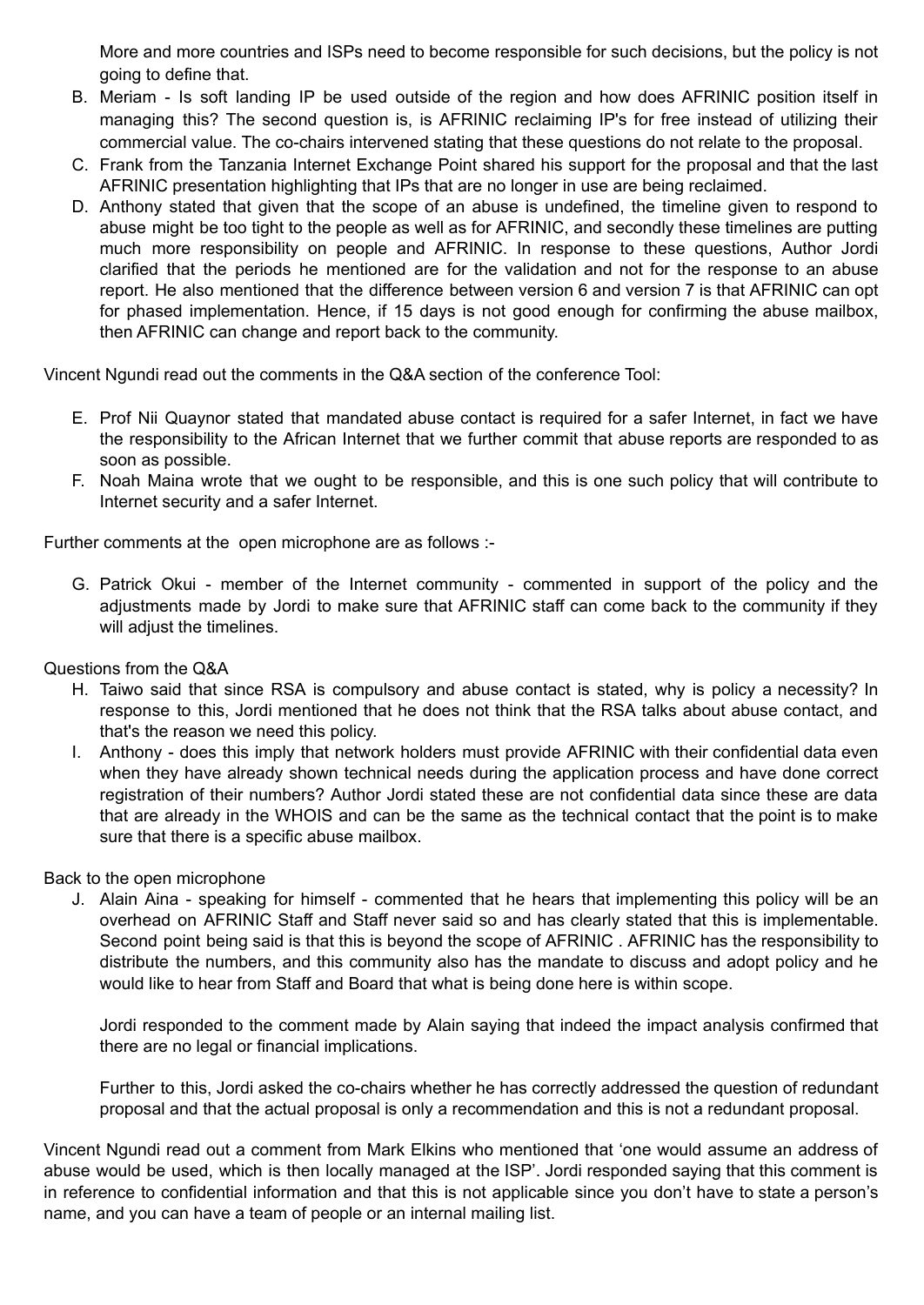Vincent Ngundi further stressed out that this is also a recommendation from the RFC2142 and that it also alludes to the comments made by Mark Elkins.

#### 7.6 PWDG Chairs decision

After deliberation, the PDWG Co-chairs made the following decision:

*"Having considered the discussions in the RPD mailing list and the current PPM, and the authors having addressed the concerns raised by the PDWG, the Co-chairs have determined that rough consensus has been reached.*

*The draft policy proposal therefore moves to the Last Call. The community can engage more on this during the Last Call period."*

### 8 Proposal #2: General Abuse Contact Policy

ID - AFPUB-2020-GEN-005-DRAFT01 Proposal URL - <https://afrinic.net/policy/proposals/2020-gen-005-d1>

Presentation URL [https://static.sched.com/hosted\\_files/ais21/88/08-AIS21-PPM1-General-Abuse-Contact-Policy-D1.pdf](https://static.sched.com/hosted_files/ais21/88/08-AIS21-PPM1-General-Abuse-Contact-Policy-D1.pdf)

#### 8.1 PDWG Chair Introduction of the DPP and Discussion Flow

Co-chair Darwin Da Costa announced the Proposal which will be discussed and proceeded with an overview of the flow of discussion and handed over the microphone to one of the authors for the presentation of the Draft Policy Proposal.

### 8.2 Author's Presentation of the Draft Policy Proposal

The General Abuse Contact Policy (Draft -1) was presented by Widjane Goubi.

- It has been highlighted that the current policy presents a multitude of shortcomings and hence these problems are being addressed by this proposal. Below is a list of the current policy limitations:
	- It fails to improve data accuracy in the WHOIS database and compliance for what concerns addressing issues.
	- It does not support members actively using the object for declaring abuse contact information.
	- It does not decrease the number of abuse emails that are directed to AFRINIC tickets, which means that it is not operationally smooth.
	- Section 8 of the does not offer a valid method on how to host reports about not working and not specific objects.
- The main concept is that it is inefficient to treat the abuse-c separately from the other mandatory contacts, admin -c or tech -c
- The author further explained on the objectives of this proposal :
	- $\triangleright$  Removing entirely section 8.X. because it mostly gives AFRINIC a control role that is out of its scope
	- $\triangleright$  Including abuse-c as part of whois registration by adding it under the section 7.5.1 "Registering contact persons" that already covers the other mandatory contact - admin-c or tech-c
	- $\triangleright$  This addition will allow the system to return to errors if someone creates an object without the mandatory contact attribute, which means that if something goes wrong (creating an object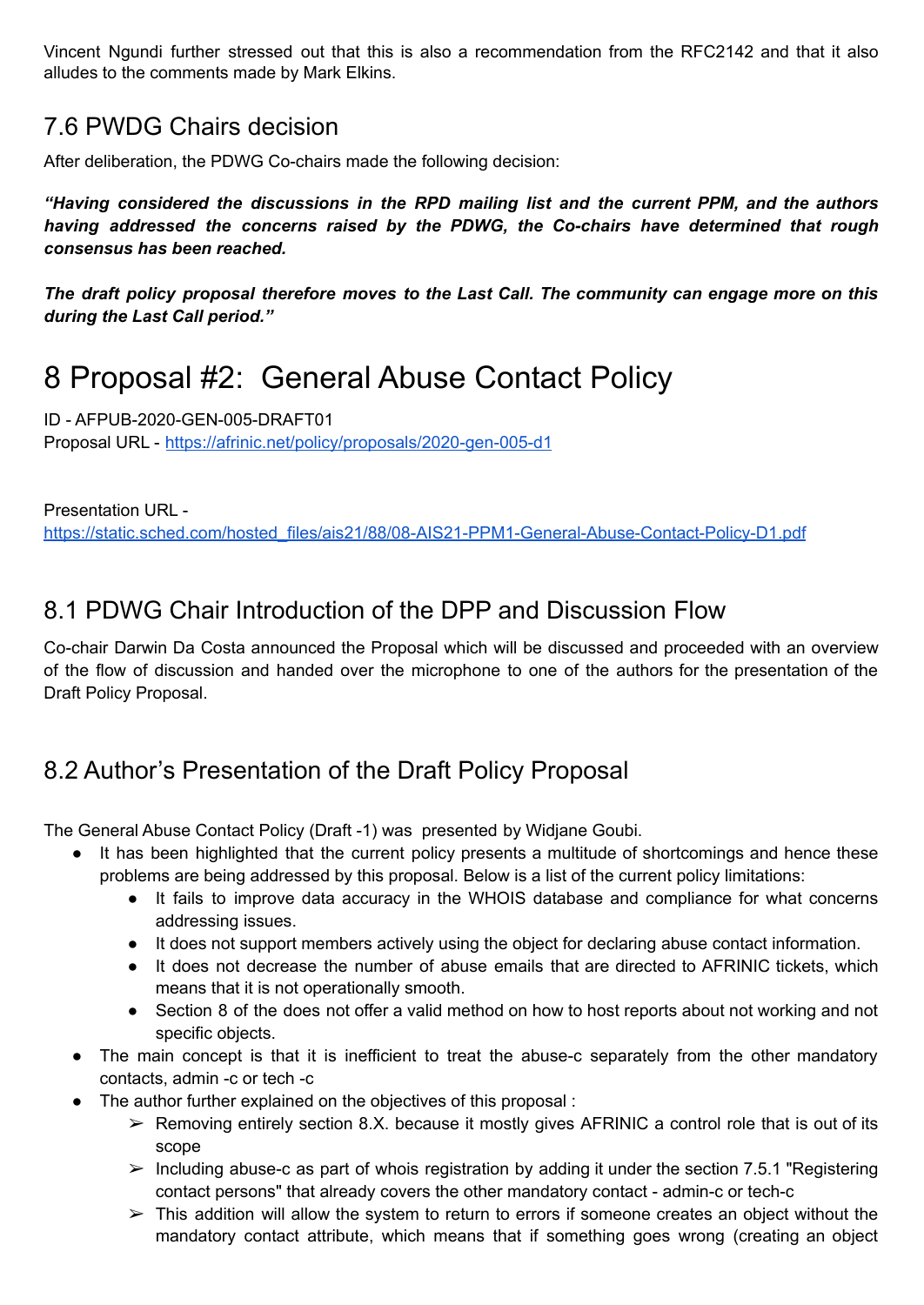without the mandatory contact attribute) while the members report abuse, the system will return an error to inform the user.

- $\triangleright$  If the policy has specific parameter requirements, the system will also report an error if they are not correct.
- The author presented the advantages of this policy:
	- AFRINIC clearly needs to implement a new method to detect non-specific objects, for the purpose of decreasing the amount of received abuse emails.
	- It allows the community to reach the right person and solve the problem easily and rapidly.
	- From the staff's perspective, this new addition can lessen the workload and ensure an effective task division, so that every appointed contact can provide the best assistance to the community.
- The Author further explained that AFRINIC will be able to better monitor the accuracy of any created object and that all members will have to incorporate a mandatory contact attribute to any object, which will save a lot of time for members to report/submit a complaint in case of an abuse, violation, or any related matter.
- The Author outlined the process as follows:
	- 1. The abuse contact("abuse -c") should be a person who can handle abuse issues on the network, and it is for the network to communicate with each other on abuse issues.
	- 2. An abuse -c, admin -c and tech -c should all be available under the "Registering contact persons" section, to achieve a certain diversification for the entities submitting abuse complaints.
	- 3. The main goal here, is to provide as much channels as possible available for the community to resolve their issues in the most efficient/up to date way.

#### 8.3 Staff Impact Assessment

Presentation URL [https://static.sched.com/hosted\\_files/ais21/39/AIS21-AF33-Proposals-Impact-Assessment.pdf](https://static.sched.com/hosted_files/ais21/39/AIS21-AF33-Proposals-Impact-Assessment.pdf)

Madhvi Gokool from the AFRINIC Secretariat presented the Staff Impact Assessment of the proposal. She mentioned the staff's interpretation and understanding of the proposal as follows :-

- The proposal requests AFRINIC to implement an abuse-c contact similar to the existing admin-c and tech-c - for autonomous system numbers. It is understood that this proposal is addressing Section 7.5 of the CPM
- Madhvi further outlined the points which needs clarification requests from the authors as follows:
	- 1) Author, to clarify if the removal of Section 8 of the CPM implies that the IRT object should be deprecated from the AFRINIC whois database?
	- 2) The proposal as worded will not ensure that inet(6)nums will not contain an abuse-c. Author to clarify if this is what the proposal aims to achieve.
	- 3) The proposal as written contains some statements that are not comprehensible and can easily lead to erroneous interpretations & implementation concerns as follows "Section 8.X does not offer a valid method on how to host reports about not working and not specific objects." , "This addition will allow the system to return to errors if someone creates an object without the mandatory contact attribute, which means that if something goes wrong (creating an object without the mandatory contact attribute) while the members report abuse, the system will return an error to inform the user. If the policy has specific parameter requirements, the system will also report an error if they are not correct." , "The abuse contact("abuse-c") should be a person who can handle abuse issues on the network, and it is for the network to communicate with each other on abuse issues.
	- 4) Authors mentioned that "The current policy fails to improve data accuracy in the WHOIS database and compliance for what concerns addressing issues." How will this proposal as written improve data accuracy in the WHOIS database and compliance for what concerns addressing issues?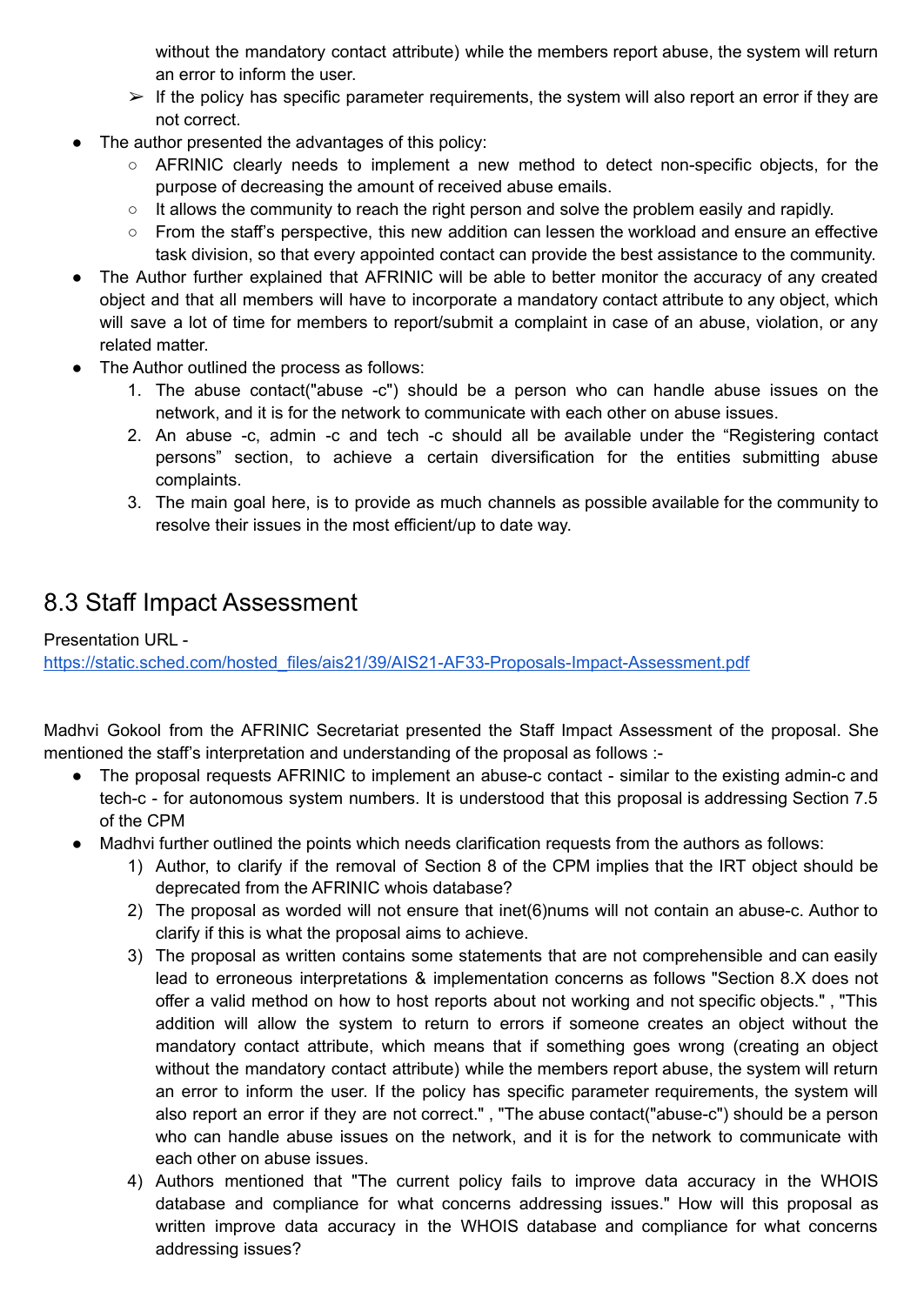- 5) Can an aut-num have more than one abuse-c contact? This clarification is required for the purpose of determining if the abuse-c on an aut-num object will be: abuse-c: [mandatory] [multiple] [inverse key] OR abuse-c: [single] [multiple] [inverse key]
- The impact is further outlined as follows:
	- Process reviews will be required to ensure that abuse-c information is received for the ASNs. A proper migration plan for those members currently using IRT in case the authors state that the proposal's removal of section 8 entails deprecating IRT.
	- Systems WHOIS: A new mandatory attribute abuse-c will be required for aut-num objects. IRT object phased deprecation - subject to clarification received from the authors
	- Systems MyAFRINIC: Coding updates to add the abuse-c to the ASN forms
- The impact on Resource Holders would be that the 1738 resources members that have ASNs delegated to them @May 2021 will be requested to comply with this policy by providing their abuse-c contact and new members will be required to provide their abuse-c at the time of membership application
- No financial impact for this proposal
- Legal impact :The legal Team advises on the need for compliance with the Data Protection Act (DPA) in case personal data of the abuse-c are intended to be published on the WHOIS database. Alternatively, in order to ensure full DPA compliance, the authors may consider specifying the need for role-based email addresses so that no individual (data subject) may be identified through email addresses being adopted for that purpose.
- In regards to implementation timelines, the proposal as written contains a number of unclear implications that need to be clarified. If implemented as drafted, would result in operational issues based on varying interpretation.

#### 8.4 PDWG Chairs Summary

Darwin Da Costa went through the areas of the concerns for this proposal as follows: Concern 1: What is more intrusive, asking for validation or allowing victims to pay for the abuses? The concern is still pending and yet to be addressed by the author

Concern 2: What is more intrusive, asking for a validation or because it doesn't exist and you don't even bother to say "this is not abuse for me", get the full network filtered by the rest of the world, or even worst, many AFRICAN networks become filtered?

The concern is still pending and yet to be addressed by the author

Concern 3: What is more intrusive, asking for a validation to the resource holders, or imposing the cost into AFRINIC, which is covered by members?

The concern is still pending and yet to be addressed by the author

Concern 4: What is more intrusive, asking for a validation or enforcing the RSA, which stands for appropriate use of the resources? Is it appropriate to ignore abuses from your customers? The concern is still pending and yet to be addressed by the author

Darwin Da Costa mentioned that there are several points pending clarification from the authors.

#### 8.5 Open microphone discussions on the proposal

Open microphone discussions on the proposal was open for 20 minutes. They are summarised as follows:-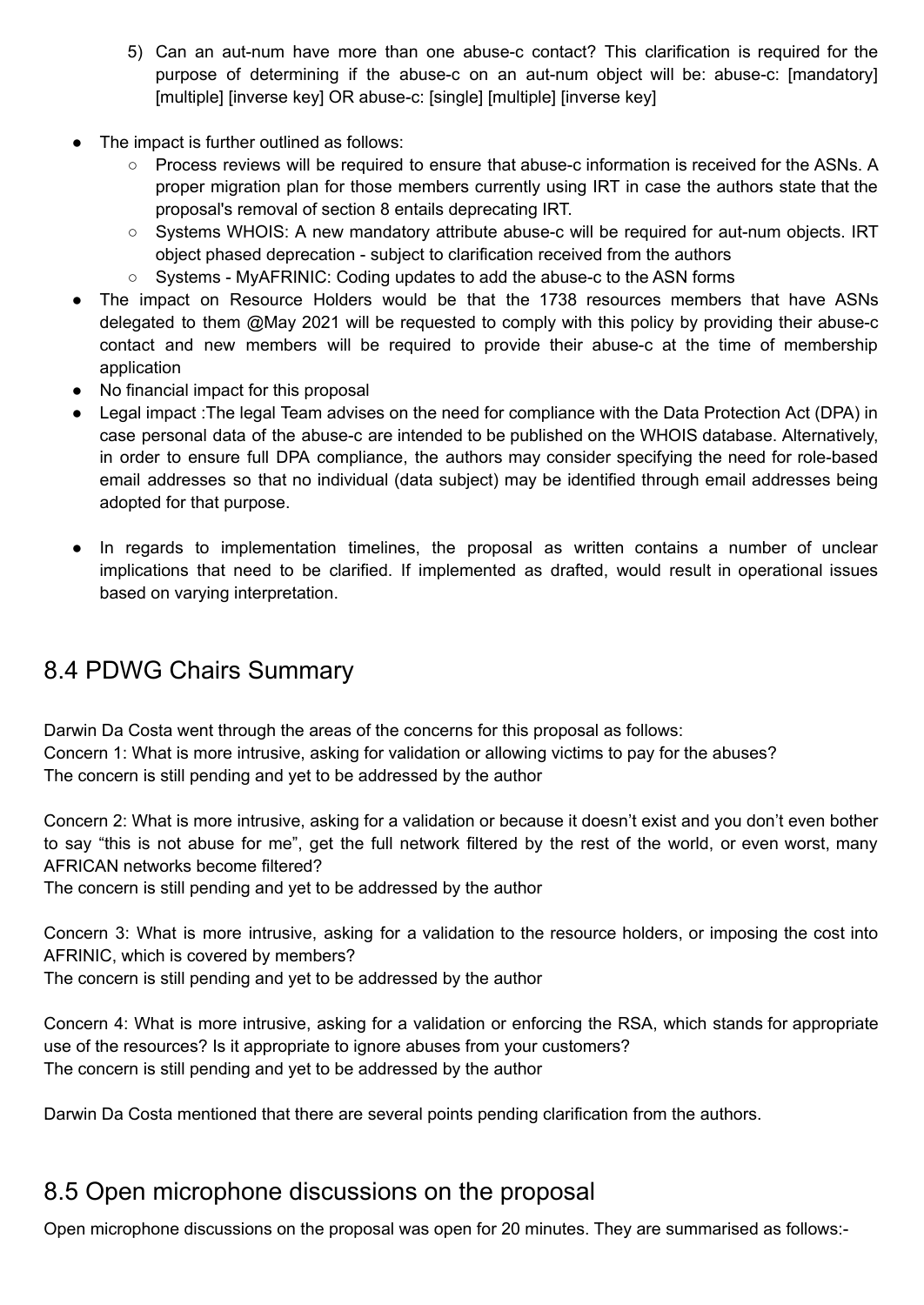- 1) Dr Nii from Ghana DotCom commented that the statements are confusing about which problems are being addressed. He further stated that AFRINIC should have control and should be in scope. We should focus on making the Internet good. He mentioned that the problem statements should be further discussed and properly state which particular problem it is trying to solve and hence it can be properly addressed.
- 2) Alain Aina speaking for himself mentioned that the problem statement is not clear at all, the reason why we see all these clarification requests. The problem statement mentioned that the current policy fails to improve data accuracy, to which he mentioned that the current policy is not meant for that. It has never been about data accuracy. He also mentioned that for the first policy we could not define what abuse is and that it can hold different meanings depending on the country, and now with a second policy but still with no particular definition of 'abuse'. He pointed out that we cannot on one hand discuss on ' abuse' and on the other hand we fail to define what is an 'abuse'.
- 3) Jordi Palet Martinez mentioned that he is against this proposal and seeking clarifications from the authors and he pointed out that what is written in the proposal and what has been presented contains certain ambiguities. Firstly, they are asking the staff to do a verification for all the contacts. His response to that is that if the previous proposal passes through the last call, the staff is free to use the same systems which will be implemented for the abuse-c for validating the contacts. If the staff believe this to be done by policy proposal, this can be worked on. His second concern is about the statement in the proposal which mentions that the abuse contact should be a person who can handle abuse. To this, he responded that this is a privacy issue, and this is not allowing the ISPs to put a list of people to manage the abuse and hence this will be a strong point against this proposal.
- 4) Alain Aina speaking for himself stated that the proposal states that there is no need to treat the abuse contact particularly, that is, all contacts should be treated in the same way. To this, he responded that each contact has a dedicated role and now handling abuse has its own specificity.
- 5) Patrick member of the Internet community asked the author how removing an entire existing section addresses the actual problem statement that they mentioned which says that the problem is that we don't have mandatory contacts. How does this solution address the problem set out stated inside the policy?
- 6) Jaco on the Q&A who asked the following question: What is the advantage of the secondary proposal over that from Jordi? It implies that the abuse contract must be a person which means that we cannot point this out to a support desk which has multiple people handling issues. This is oversimplified and I believe we will need to have a validation of contacts for example.
- 7) Noah Maina requested detailed clarification from the authors in regards to the problem statement in the proposal which says that the current policy fails to improve data accuracy in the WHOIS database.

Darwin Da Costa gave the microphone to the Authors to respond to concerns/questions which have been raised.

Author responded to the concern about the difference between this policy and the one presented by Jordi Palet Martinez as follows:

- 1) This policy does not ask for verification every six months
- 2) This policy is in the scope of AFRINIC to impose or to show network holders on how how to manage or to use their abusive mailbox

Darwin Da Costa requested the Authors to respond to the other concerns which have been highlighted on the mailing list.

The Author mentioned that these concerns will be addressed on the RPD mailing list.

#### 8.6 PWDG Chairs decision

After deliberation, the PDWG Co-chairs made the following decision: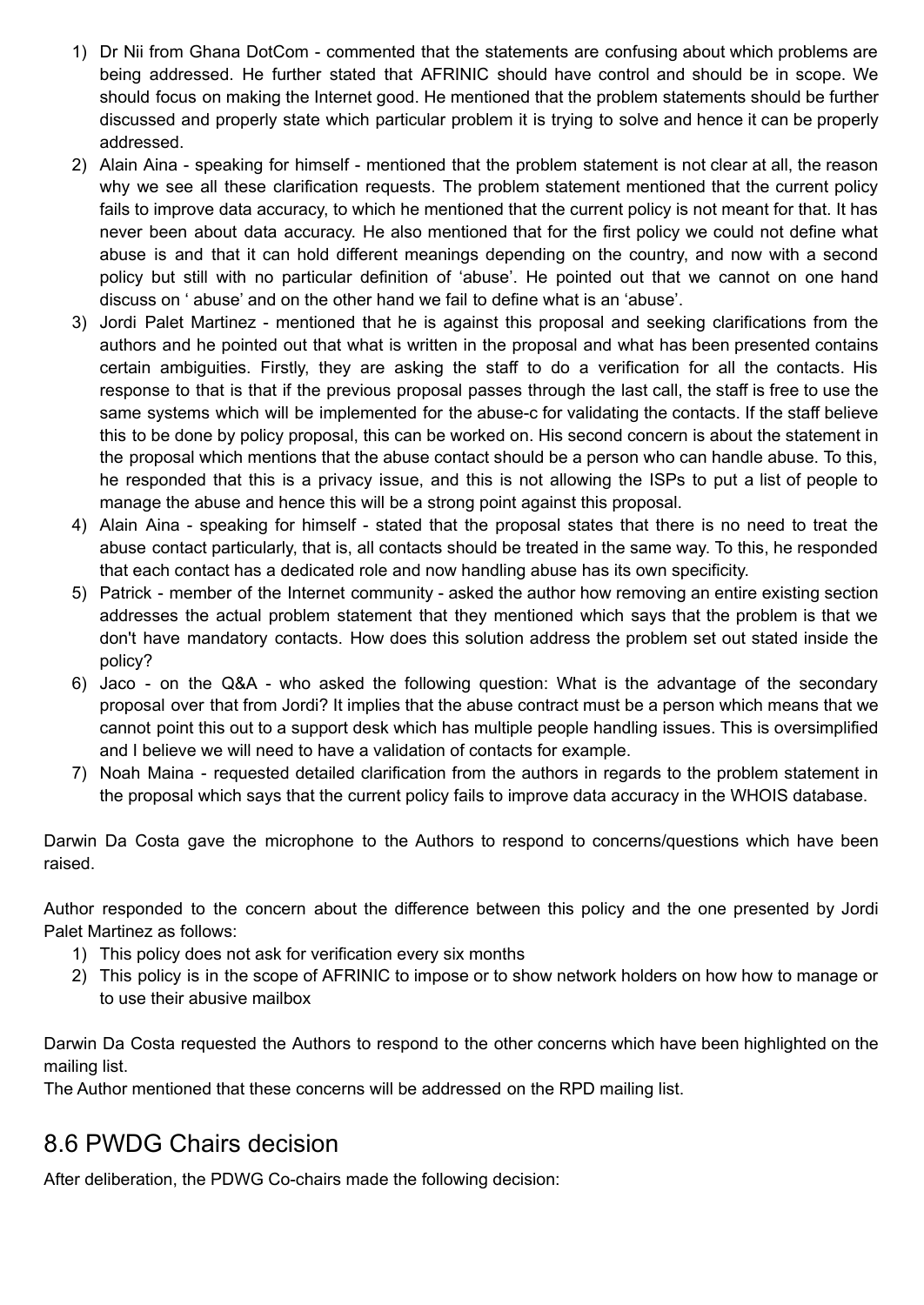*"Having considered the discussions in the RPD and the current Public Policy Meeting, the Co-chairs have determined that consensus has not been reached because a number of valid concerns/objections have not been addressed.*

*The draft policy proposal will therefore go back to the RPD mailing list for further discussions and community inputs, and refinement."*

Before closing the meeting, the co-chairs gave the microphone to the participants who were on the open mic queue. These are summarised as follows:

- 1. Abdulkarim from Nigeria who wanted to find out about the issue of the position of the Co-chairs and how consensus was raised. To this query, Darwin Da Costa mentioned that his question should be related to the proposal. The conversation was interrupted.
- 2. Alain Aina commented that one policy is being to last call and the other policy- which included an unclear problem statement -is going back to the mailing list, that these should be carefully and properly handled so that we do not come back again with these discussions.

The Co-chairs closed DAY ONE of the PPM.

## 9 Proposal #3: RPKI ROAs for Unallocated and Unassigned AFRINIC Address Space

ID - AFPUB-2019-GEN-006-DRAFT03 Proposal URL - <https://afrinic.net/policy/proposals/2019-gen-006-d3>

Presentation URL - [https://static.sched.com/hosted\\_files/ais21/7d/02-AIS21-PPM2-RPKI-ROA-D3.pdf](https://static.sched.com/hosted_files/ais21/7d/02-AIS21-PPM2-RPKI-ROA-D3.pdf)

#### 9.1 PDWG Chair Introduction of the DPP and Discussion Flow

Darwin Da Costa gave a brief overview of the flow of the discussion and handed over the microphone to one of the authors for the presentation of the Draft Policy Proposal.

#### 9.2 Author's Presentation of the Draft Policy Proposal

Jordi Palet Martinez presented the proposal. This is version 3 of the proposal as 2 versions have been presented in previous meetings.

Bogons are unallocated and unassigned IP address space that are used for bad practices, hijackings etc. The proposal aims at requesting AFRINIC to create AS0 ROAs for unallocated and/or unassigned space that is under its control. Space that has been already allocated is not covered by this proposal. ISPs can automatically filter these bogons if they so wish.

The process for ROAs validity periods and release of ROAs before assignment/allocation is left to AFRINIC staff to define, following usual internal procedures.

The Author highlighted the normative texts of the proposal notably:-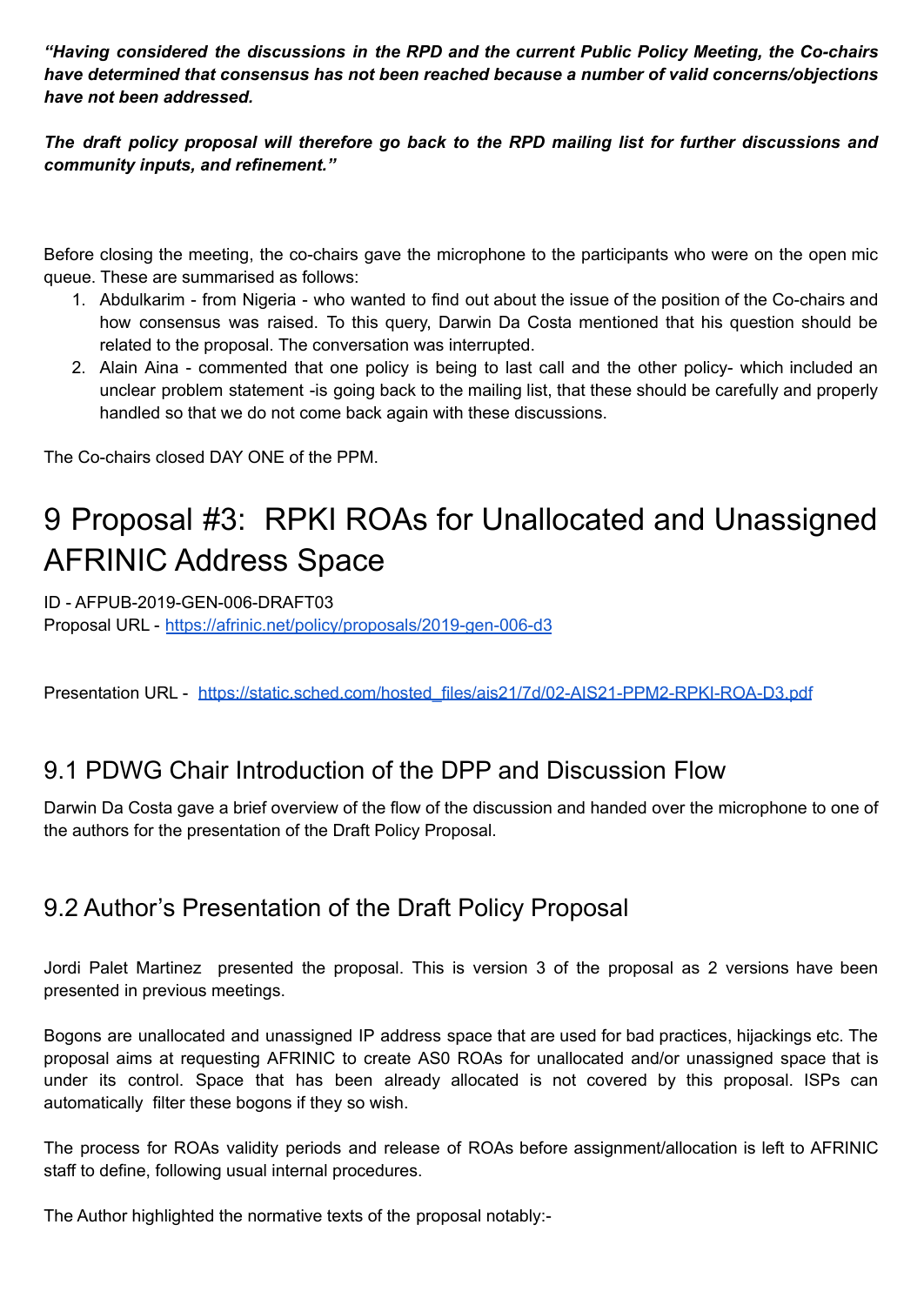- a) AFRINIC will create ROAs with origin AS0 for all the unallocated and unassigned address space (IPv4 and IPv6) for which it is the current administrator
- b) Only AFRINIC has the authority to create RPKI ROAs for address space that are not yet allocated/assigned to its members
- c) If AFRINIC wants to allocate the address space to one of its members, the RPKI ROA or ROAs with origin AS0 will have to be revoked beforehand.
- d) AFRINIC should only add reclaimed resources at the end of the reclamation process (only change from version 2 of the DPP to this version)

The above sentence d) is important as it helps to clarify what is the situation in the case of resource reclamations.

The Author mentioned that for v1 and v2 of this proposal, there were unsubstantiated objections (governments using RPKI/AS0 to censor networks) and they cannot change the proposal based on these unsubstantiated claims. Impact Analysis of v3 of this DPP is clear. The Author mentioned that they had cleared the inputs from both the community and previous policy impacts

The Author also provided the references of the implementation of the proposal in the other RIRs (LACNIC and APNIC). AS0 is documented in Section 4 of RFC 6483.

#### 9.3 Staff Impact Assessment

Presentation URL -

[https://static.sched.com/hosted\\_files/ais21/39/AIS21-AF33-Proposals-Impact-Assessment.pdf](https://static.sched.com/hosted_files/ais21/39/AIS21-AF33-Proposals-Impact-Assessment.pdf)

Brice Abba from the AFRINIC Secretariat presented the impact assessment of the proposal. He mentioned the staff's interpretation and understanding of the proposal as follows :-

- a) This proposal requires AFRINIC to create ROAs with origin AS0 for all its unallocated and unassigned IPv4 and IPv6 address space that it currently administers. Unallocated and unassigned space here means available and reserved space as per the AFRINIC extended delegated stats file.
- b) The 26 May 2021 these are the numbers of prefixes of available and reserved space

IPv4 reserved : 339 IPv4 available : 16 IPv6 available : 736 IPv6 reserved : 2994

- c) New prefixes received from IANA/PTI would immediately have AS0 ROA's.
- d) Any prefixes returned by or reclaimed from members will also have AS0 ROAs only at the end of the reclamation process
- e) When AFRINIC allocates address space to one of its Resource Members, the RPKI ROA or ROAs with origin AS0 covering the space will first have to be revoked AND not be visible in the repositories, before the allocation/assignment can happen.
- f) The process for ROA validity periods and release of ROAs before assignment/allocation by AFRINIC is left for AFRINIC staff to define in internal procedures.

Impact on Registry Functions will be as follows :-

- 1. An upgrade of the AFRINIC inventory management system will be required in order to implement this policy
- 2. Automation of the creation of AS0 ROAs for resources currently unallocated in its inventory as well as incoming resources (either from resource reclamation, returns or replenishment of its pool from IANA/PTI)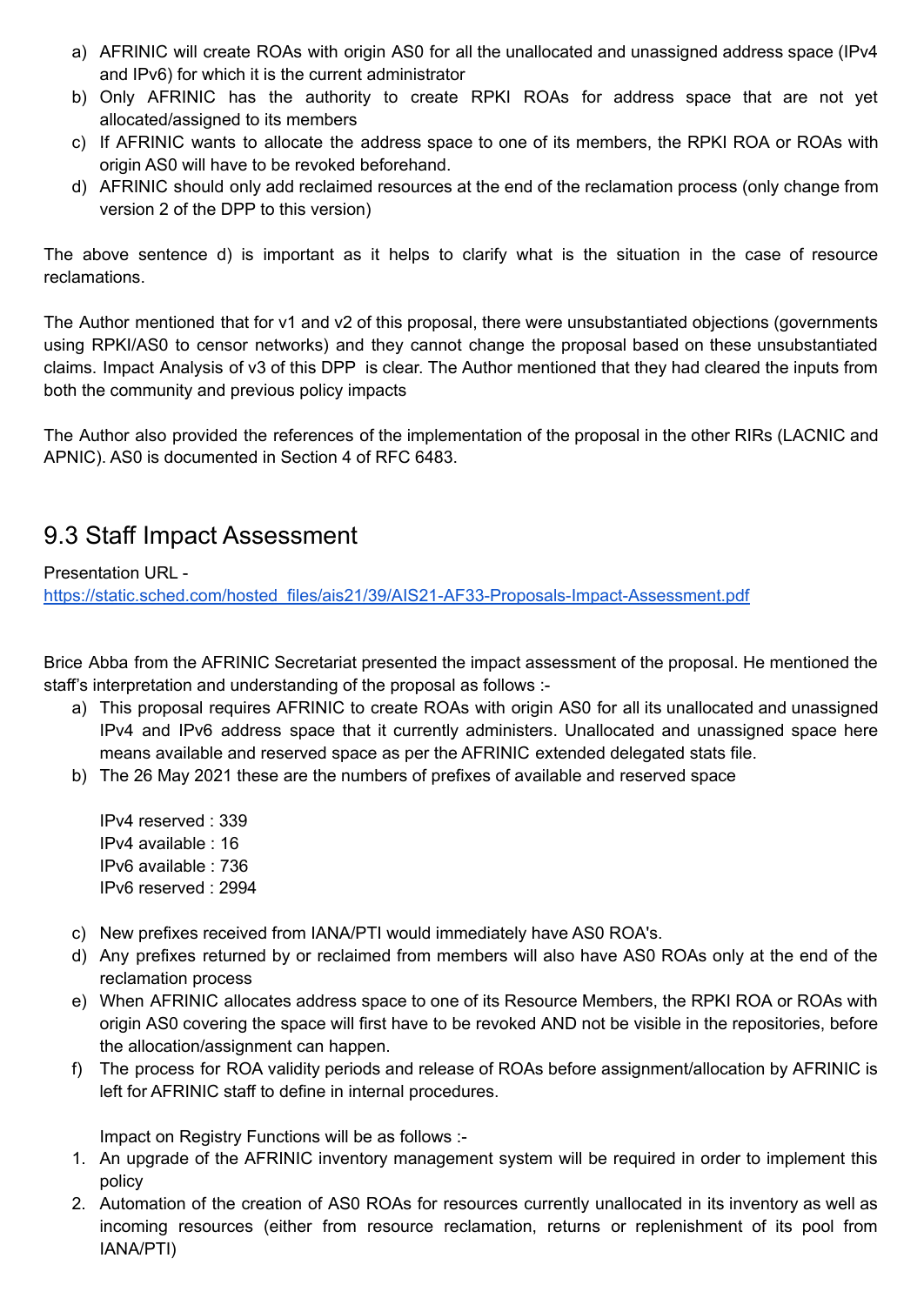- 3. Adjustments of resource issuance process as well as timeframes to ensure that ROAs are revoked and that the revoked ROAs are removed from the validators repositories before the resources are issued.
- 4. An update on AFRINIC systems interfaces & internal controls used for resource & transfer management will be required
- 5. Improve overall monitoring to ensure that members do not consistently create ROAs with AS0 with the prefixes they need to announce in compliance with the policies under which they received these resources.
- 6. Existing policies implemented or undergoing implementation will be put into consideration so that a check is run to determine which prefixes' usage does not require an announcement in global routing
- 7. Member documentation for ROAs management shall be updated
- 8. No comments from Legal for this proposal
- 9. Financial assessment mentions that No CAPEX will be required for the implementation of this policy proposal.
- 10. On the RPKI side, 3 options have been scoped notably,
	- a. Use the existing AFRINIC RPKI Tree
	- b. Additional Production certificate (0/0) for unallocated space only
	- c. New Trust Anchor with a single Production Certificate

The AFRINIC Secretariat's recommendation is that a new TAL to be implemented (option c).

11. In regard to the implementation, AFRINIC has planned the migration to myafrinic v2 in Q4-2021. The AFRINIC inventory of unallocated and unassigned resources will be integrated on the myafrinicv2 platform and the technical team will be able to implement the AS0 ROAs on them. We have been advised that the policy can be fully implemented by Q2-2022.

#### 9.4 PDWG Chairs Summary

Darwin da Costa mentioned that this version 3 of the DPP was not discussed on the mailing list. There have been some concerns that were raised.

Concern 1 which related to "I believe this policy would extend AFRINIC's power way beyond its control. AFRINIC is a registration entity and should not have authority over RPKI" has been addressed and the URL of the mailing list post covering technical understanding of RPKI was provided.

Concern 2 which related to 'It is going to create a centralization on the control of the Internet which can result in an abuse of power. The risk of Internet centralization and undermine the legitimacy of AFRINIC as an impartial institution." has also been addressed according to the archives that we have seen for the last couple of months and weeks.

Another major concern brought up on the list was in regard to "The current state of the RPKI infrastructure does not provide a sufficient period between revocation of ROA and notification that a given prefix has been allocated to an organisation which can have a huge effect on the allocation. It takes time to revoke AS0 state for one IP address, not to mention many of the resources are allocated in blocks. So it will be extremely inconvenient to the end- users and ISPs if their network takes a very long period to "recover". Is the imperviousness of the current proposed policy when it comes to human/computer error when revoking the AS0 state."

This concern has been addressed by the staff response on the mailing list that it will take one day in worst case scenario and at best case scenario 5 minutes.

The concern regarding "Policy that potentially asks AFRINIC to proactively interfere with routing" has also been addressed. AFRINIC is \*only\* providing a service, like the WHOIS, to provide accuracy of what resources have been allocated to members and what are unallocated.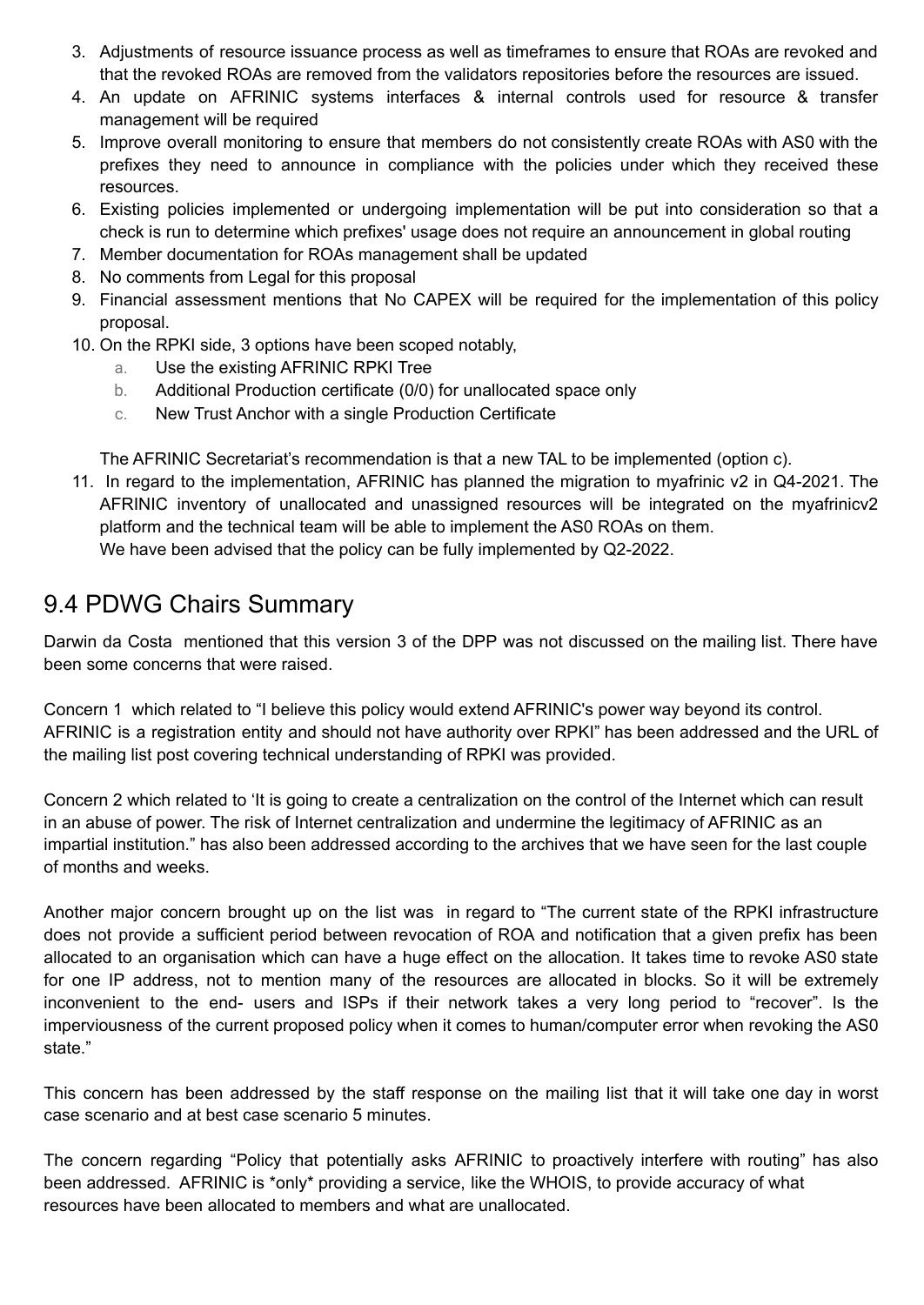#### 9.5 Open Microphone Discussions on the Proposal

Open microphone discussions on the proposal was opened for 20 minutes . They are summarised as follows :-

a) Emem William from University of Ilorin in Nigeria mentioned AFRINIC is an Regional Internet Registry and more like a record keeping institution concerned with the registration of who owns IP addresses. Consequently it will be out of scope of AFRINIC's operational responsibility to start being concerned about how and where IP resources are being used.

If this policy is implemented, AFRINIC will now have the right to inject AS0(non-existing ASN) in the routing database. Deliberate and non-deliberate mistakes/human errors can happen and cause disruptions at the end user end. This policy should be discarded completely.

- b) Widjane Goubi stated that she opposes the policy as it misunderstand RIRs' role. RIRs cannot oversee the resource routing process. Insertion of AS0 in routing database wrongly reclaims space resulting in connection loss. This policy is also not accepted by other RIRs.
- c) Meriam from Mohamed VI Polytechnic from Morocco opposes the policy and mentioned RIRs cannot interfere with routing. Enabling AS0 is not a policy issue and should be handled by a specialised entity.
- d) The author, Jordi clarified that resources can still create AS0 ROAs for resources that they hold. This policy does not change that. The policy proposal is not mandating anything about routing but about registration data represented in a different way.. Only RIPE NCC rejected the proposal and LACNIC/APNIC accepted the policy. There is no obligation for ISPs to use the data. The AS0 is a standard way to present the information, instead of each AS getting the data from the whois database. AFRINIC has mentioned that the impact is minimum . mistakes may happen but they can also happen with the WHOIS. We are presenting the same information that we have in the WHOIS in a single way.
- e) Alain Aina, speaking for himself mentioned that he has no concerns with the proposal. He suggested that the Cochairs present the objections and add who submitted the objection and if the objection is considered valid or not. He asked staff about why the upgrade of the inventory will be needed. In regard to the policy, he asked the author for clarification and education of those who have no knowledge about the proposal, that the problem statement is made clearer. He would like to see why the bogon filtering is not enough and why we need AS0. We need to make sure that we align with the AFRINIC and policy system. Proposal mentions unallocated and unassigned. Statistics data published by AFRINIC mentions available and reserved. Anyone wanting to look for the numbers that will covered by AS0 will find them under reserved and available.
- f) Prof Nii Quaynor, from GDC commented that those who run networks are able to see what's good for them because they can see all the issues and avoid them and that those who are opposing the proposal can answer if they can run networks. He stated his concerns that if the text should be similar with other RIRs, then this is the route to be taken for global policies. Else it would be preferable that we use our own text. AFRINIC can decide when to add the AS0 as details about the reclamation process are not known .
- g) Author Jordi mentioned that mechanisms for bogons do not come from an official registry. Same text across the regions for the sake of clarity . Global policy is not the objective now as in principle, it is not needed. Global policy will be related to the resources held by IANA, if the decision to go for that is made. The text was included to clarify the objection. In response to the Question from Anthony in Q&A , legal assessment in impact assessment mentioned no comments.
- h) Legal Advisor of AFRINIC commented on the statement that AFRINIC is a mere bookkeeper and recommended the reading of the ICP-2 document, Bylaws and RSA to know what is the real mandate of AFRINIC, before trying to limit its mandate to be a mere book keeper.
- i) Vincent Ngundi, PDWG Chair, mentioned that the comments be restricted to unaddressed objections and referred participants to an email from Nishal <> September that clarified the concerns.
- j) Madhvi Gokool, AFRINIC staff, responded to the question from Alain and stated that the implementation of this proposal requires the unallocated/unassigned, i.e. available and reserved space. Myafrinicv2 implementation is in progress and will facilitate the integration of the inventory system and RPKI.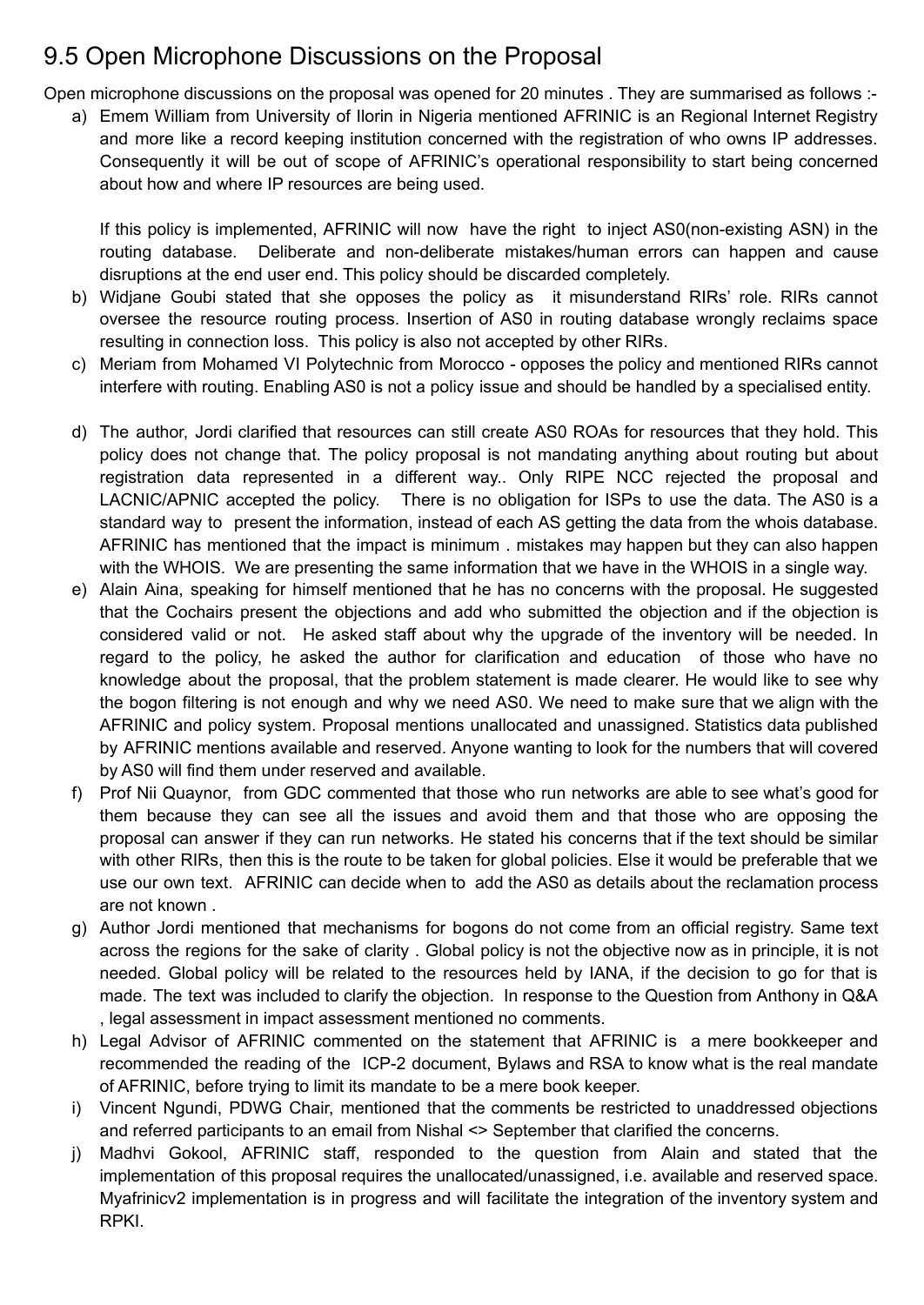k) Darwin Da Costa, PDWG chair also stated that the mailing list archives contains informative emails from Nishal and Amreesh .

#### 9.6 PWDG Chairs decision

After deliberation, the PDWG Co-chairs made the following decision:

*"The Co-Chairs note that the latest version of this policy proposal was submitted on the RPD mailing list on 19th April 2021, which is more than two months ago.*

We further note that no comments were made on the latest version of this policy proposal in the RPD *mailing list.*

*We also note that the contentious issues raised have already been adequately addressed by either the Authors or members of PDWG.*

*Having considered the above, the discussions during the current PPM, and the authors having addressed the concerns raised by the PDWG, the Co-chairs have determined that rough consensus has been reached.*

*The draft policy proposal therefore moves to the Last Call. We further encourage the PDWG to actively participate and engage in the RPD mailing list discussions.*

*While the policy proposal will be progressed to the Last Call, we encourage the PWDG to raise any* further valid objections during this the Last Call period in order to inform the progress of the policy *proposal going forward."*

### 10 AFRINIC-34 Competing Policy Proposals

Vincent Ngundi, the PDWG Chair, opened this session. He stated that each author of the proposals will be given 15 mins to give an overview of their proposal, followed by a presentation of the Cochairs on the aspect of competing elements of the DPPs. The PDWG will then be able to discuss and map the way forward.

Ther Co-chair also mentioned that there were four (4) DPPs aiming at updating Section 3 of the CPM.

#### 10.1 PDP Working Group(WG) Guidelines and Procedures

Presentation URL -

[https://static.sched.com/hosted\\_files/ais21/a1/AIS21-AF33-PDP%20Working-Group-Guidelines-and-Procedur](https://static.sched.com/hosted_files/ais21/a1/AIS21-AF33-PDP%20Working-Group-Guidelines-and-Procedures.pdf) [es.pdf](https://static.sched.com/hosted_files/ais21/a1/AIS21-AF33-PDP%20Working-Group-Guidelines-and-Procedures.pdf)

Authors Alain Aina and Noah Maina presented on the DPP PDP Working Group(WG) Guidelines and Procedures. Alain Aina stated that PDP is based on a Working Group and the latter must have its procedures, how it operates and moderate discussions. This is one coherent document that holistically addresses & proposes how the WG should be administered including Co-chair appointment, rather than piecemeal fixing. PDP is not being redesigned. Some sections of the PDP are being updated.

Noah Maina mentioned that :-

a) the Current PDP does not have clear procedures for its operations that it can follow for its activities, that have led to the misinterpretations and challenges in the PDP.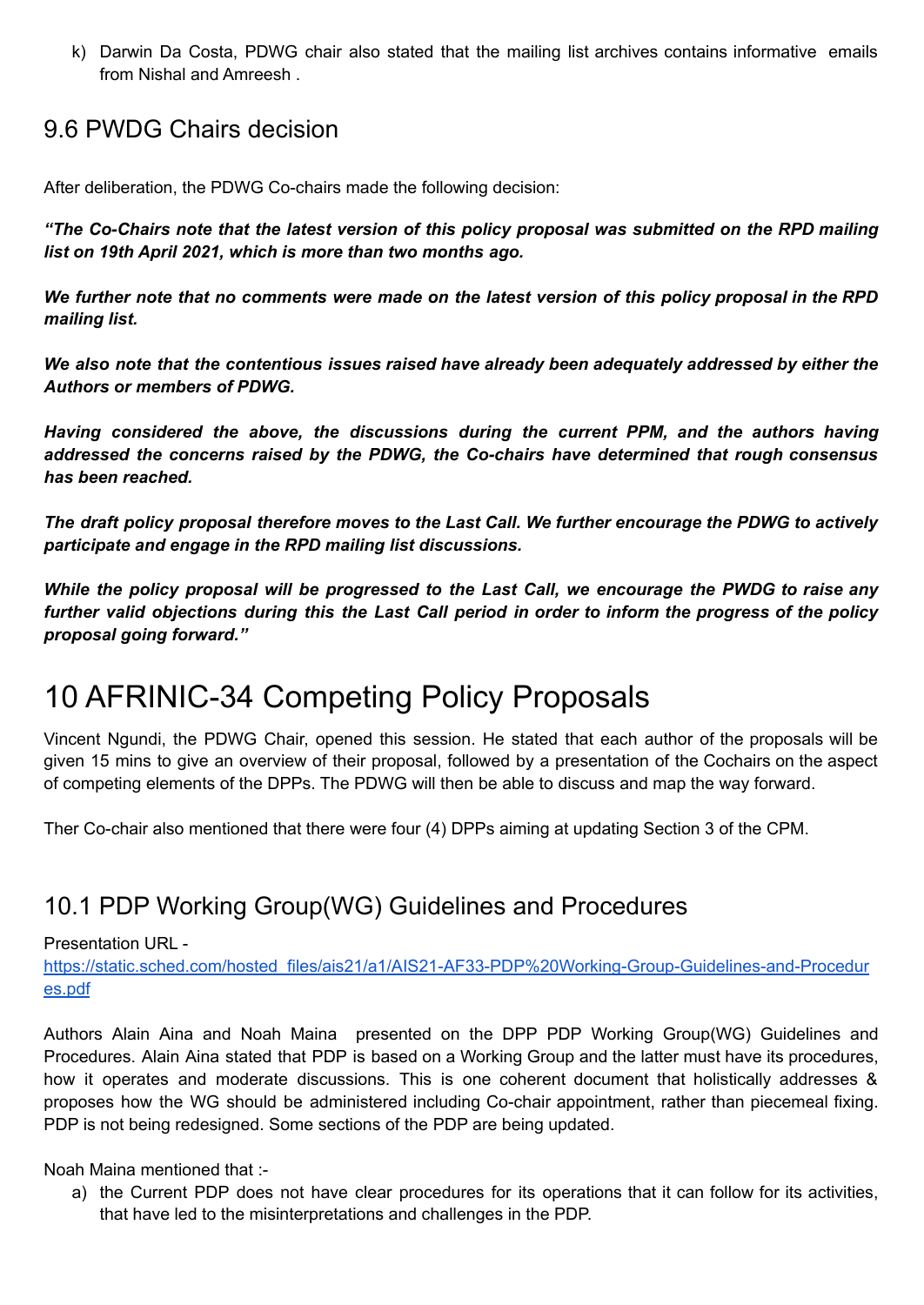- b) Problem Statement Ensure that there are clear and specific guidelines and procedures that can be followed by Co-chairs and the WG. Amends Section 3.3 of current CPM
- c) The proposal serves as a guideline on how the PDWG shall operate, defines clear roles and responsibilities for the Co-chairs and clear procedures for the Working Group administration. It also defines the appointment process of Co-chairs, notably starting by consensus based appointment as WG operates within the mandate of consensus on policy proposals, secret ballot (Rank preferential Method) is another approach and Interim Appointment which can be done by the Directors. The proposal also addresses the behaviour of the members of the WG.
- d) Version 1 of the proposal was submitted in July 2020 and version 2 was submitted in July 2021. The update to version 3 will now be addressed.
- e) Issues raised with version 2 are the appointments by consensus and Board Chair appointing interim Co-chairs
- f) Impact assessment no issues received for v2.0 and authors clarified the requests for clarifications.
- g) Updates for v3.0 addressed the following :-
	- Some amendments were made (editorial), notably appointment of interim Co-chairs by the Board Chair, time limits for same and set the ranking voting college ( to consist of past PDWG Chairs, past Board Chairs and past CEOs).
	- Provisions for the recall of Co-chairs have also been added.

The AFRINIC staff analysis of this version is in progress and expecting staffs response after this presentation. The flow of the entire process for co-chair appointment was shown. Once nomination complete, in the case of no candidate, within 2 weeks, the board Chair shall appoint interim Co-chairs.

If there are more than 1 candidate, the candidates are slated for appointment happens in the PPM. Else if consensus is reached, PDWG Co-chairs are appointed and if appointment by consensus fails, the seat remains vacant and within 2 weeks the Board Chair appoints the interim Co-chairs.

In case of non-consensus, the preferential rank voting method by secret ballot is used by the voting college to select the Co-chair, within the scope of procedures for voting. If this fails as well, the Board Chair shall appoint interim Co-chairs within 2 weeks.

In the case of misbehaviour from WG, the individual is warned by the Co-chairs , and if severe and disruptive behaviour is observed, the Co-chairs will warn privately, publicly or suspend the individual. The individual can also appeal the suspension.

In regard to the recall of Co-chairs (section 3.3.4. of the proposal), there is an added provision that if a Co-chair does not attend two consecutive AFRINIC Public Policy Meetings without reasons or has been publicly reported by the other Co-chair as no longer attending to the working group's affairs without reasons, the Co-chair will be removed from its role.

Also, anyone may request for the recall of a Working Group Co-chair. The proposed change is that the request must be supported by at least 10 other persons.

The author gave an overview of the Appeal process in Section 3.3.10 as follows:-

A WG member may file an appeal against the decision of the Co-chairs to suspend his posting privileges to the Chair of the AFRINIC Board. The latter's decision is final and binding.

Should a member of the WG disagree with the Co-chair decisions, there is a conflict resolution process provided in the PDP. Actions taken by the AFRINIC Board Chair regarding the appointment process of Co-chairs are final and binding.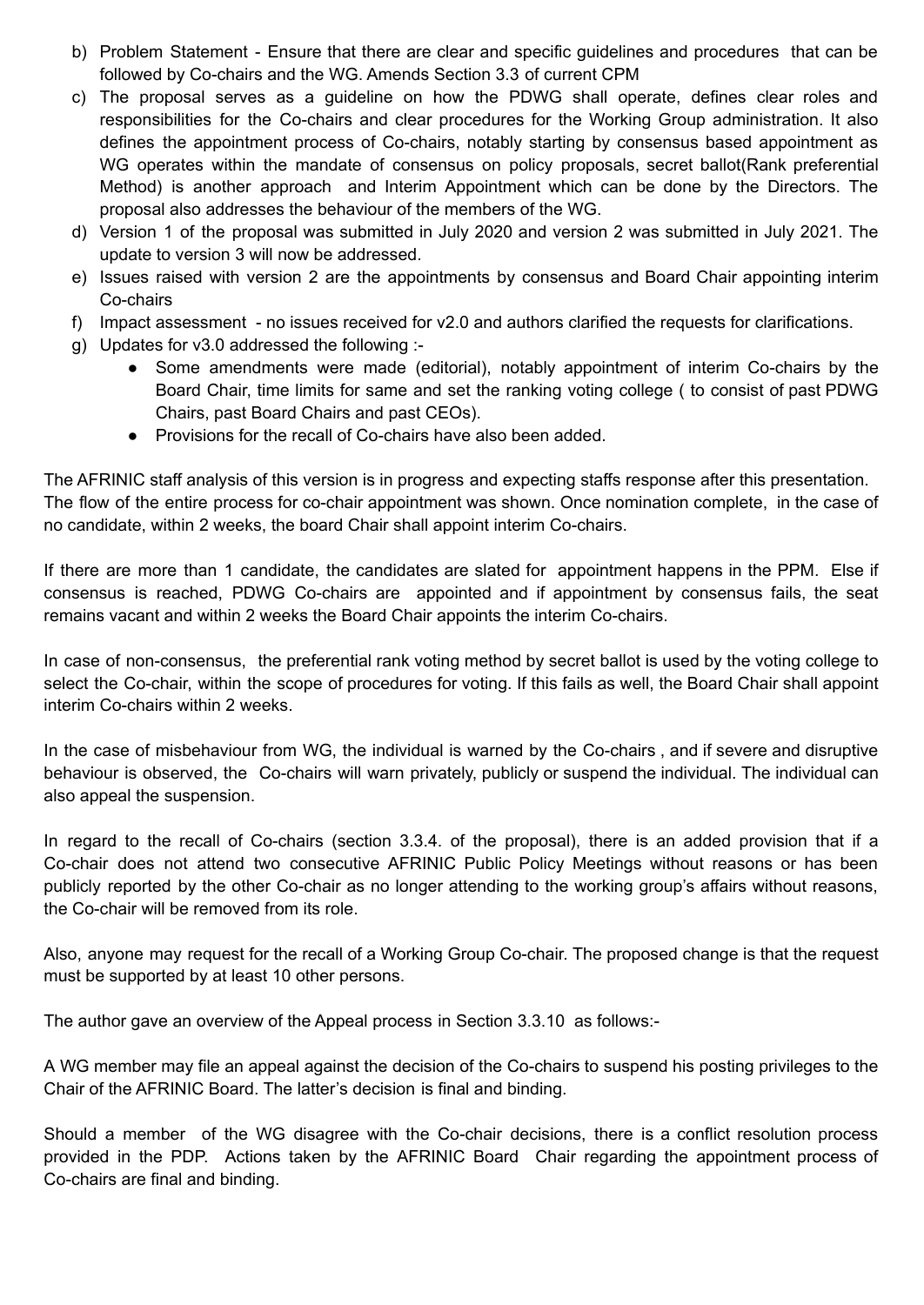### 10.2 Simple PDP Update for the new "Normal

#### Presentation URL -

[https://static.sched.com/hosted\\_files/ais21/24/AFPUB-2020-GEN-003-DRAFT01-PS-v2.pdf](https://static.sched.com/hosted_files/ais21/24/AFPUB-2020-GEN-003-DRAFT01-PS-v2.pdf)

Author Jordi mentioned that he misunderstood the PDWG Chairs request and had prepared slides regarding the problem statement only. He will also present on the slides regarding this proposal that was discussed at the previous meeting.

In regard to the problem statement, the PDP is good in general and simple, easy to follow. Learning from experience, there is always room for improving the PDP and we should keep it simple.

The issues that are observed by the Author in the existing PDP are as follows :-

- a) explicitly make it inclusive and non-discriminatory
- b) in respect to whether mailing list discussion are taken in consideration in the determinations for consensus/non-consensus, a reading of the PDP does not make this clear and in fact the Appeal Committee (AC) does not read the PDP that way.
- c) The meaning of Consensus and Last Call are not explicitly mentioned.
- d) There is a need to allow exceptional situations, such as Covid-19 pandemic Flexibilisation of the timings and even the number of PPMs per year.
- e) Problem faced sometimes is that all policy proposals cannot be discussed in a meeting unless we have 10-15 minutes per proposal which does not make sense.
- f) Proposals can have a shorter process for reaching consensus. It is not necessary when we have several versions of a proposal to go into a meeting to present them to reach consensus. Sometimes if issues to do with a policy proposal had been discussed at a PPM and are clearly resolved in the list, it may not be presented again in a PPM. This is currently done at LACNIC. This avoids more and more proposals that don't reach consensus and less time per proposal in PPM.
- g) Impact analysis to be mandatory and timely. 4 weeks are sufficient .
- h) Chairs need time to decide 5 minutes or a week may be too short. Timelines of 2 weeks after a PPM is enough to allow the Co-chairs to analyse deeply pro's and cons and make a better determination of consensus which may lead to less appeals.
- i) Judging the same way in 2 different ways ToR of AC needs to be determined by PDP.
- j) Cackling issue of Co-chair selection/recall in the same process is too complex. Better to split the problem.
- k) Expiry of DPP in 6 months.
- l) Provide definition of Last Call explained the same way of consensus in IETF.
- m) The timing of proposals was also explained for new proposals or new versions of an existing proposal.

### 10.3 Chair Selection Process

#### Presentation URL -

[https://static.sched.com/hosted\\_files/ais21/bc/AFPUB-2019-GEN-007-DRAFT02-PS-v2.pdf](https://static.sched.com/hosted_files/ais21/bc/AFPUB-2019-GEN-007-DRAFT02-PS-v2.pdf)

The Author mentioned that the Co-chair selection process needs improvement based on recent events. Actual PDP lacks sufficient detail. Issues are as follows :-

- How are Co-chairs selected?
- Who can be a Co-chair?
- What is the process of selection?
- How much time do we have for selection?
- How can we ensure experience & diversity?
- Who selects the Co-chairs?
- What if they step down or are recalled?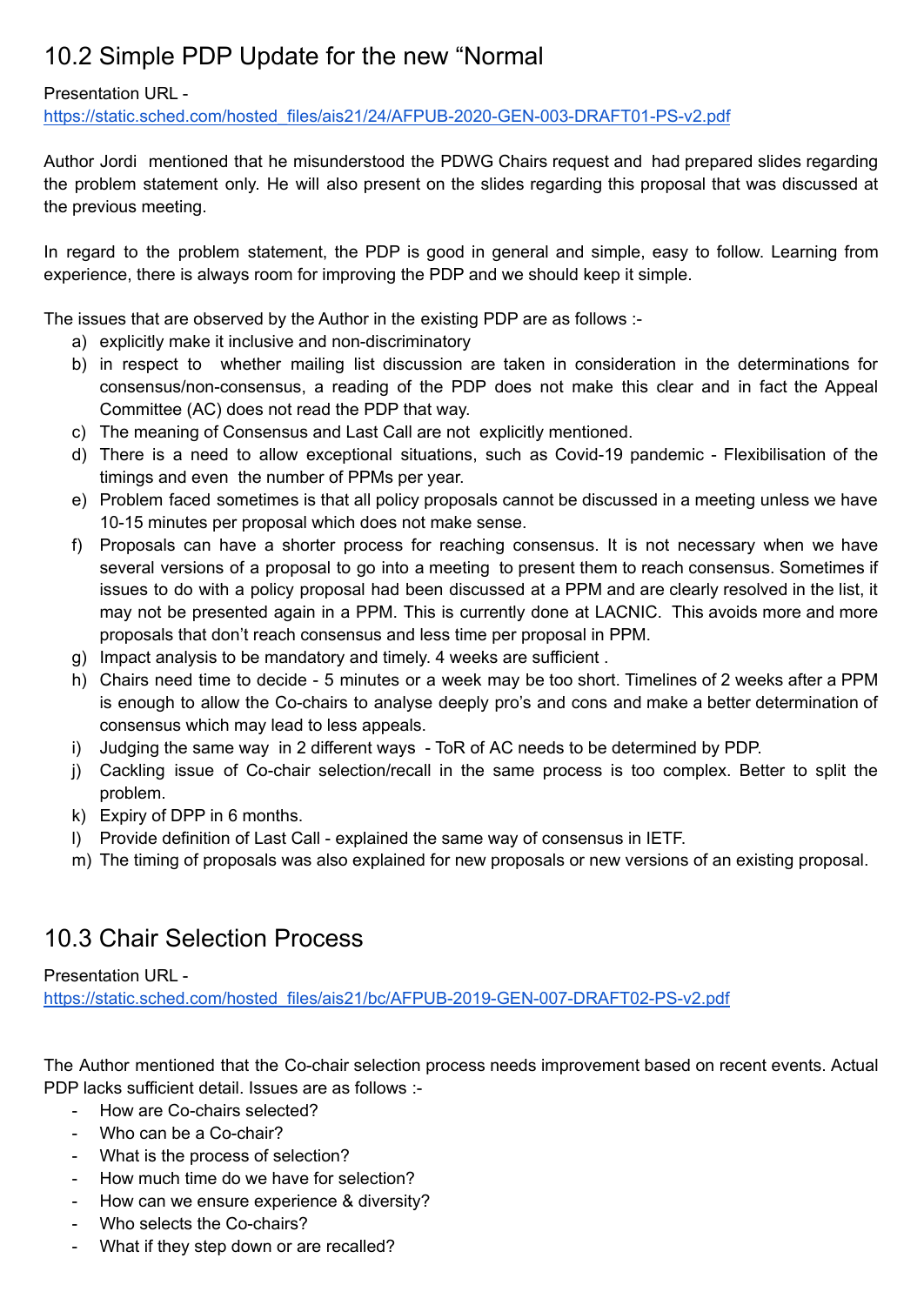- How do we have resolution in exceptional situations?

The proposal suggests the following changes:-

- Chairs should be nominated by members or members themselves.
- Chairs should have been participating on the list at least 12 months before start of selection.
- People electing the Chairs to have been in the list for at least six months.
- To note that this has been already implemented somehow by staff in the previous elections.

Author suggests that the authors of competitive proposals to sit together and come up with a single proposal for PDP Update and a single proposal for Co-chair selection. Two different proposals will make it easier to reach consensus.

#### 10.4 Open Discussion with the PDWG on the Way Forward

Vincent Ngundi, PDWG Chair, made a presentation on the competing proposals. The presentation is available as from Slide 45 at

[https://static.sched.com/hosted\\_files/ais21/27/AIS21-AF33-PPM-AFRINIC-PDP-and-Building-Consensus.pdf](https://static.sched.com/hosted_files/ais21/27/AIS21-AF33-PPM-AFRINIC-PDP-and-Building-Consensus.pdf)

The Co-chairs prepared a table that maps what areas the various policy proposals seek to review (or introduce) as regards Section 3.0 of the CPM which covers the AFRINIC PDP.

• The table should not be misconstrued as the opinion (or endorsement) of the Co-Chairs but a way for the community to realise that the four policy proposals compete in one aspect or the other.

• The intention is to assist the PDWG as well as the authors in charting a way forward.

The table has 6 columns:- Column 1 identifies Section of CPM being reviewed, Column 2 provides a summary of new provisions to the CPM for the various policy proposals & the last four columns are for policy proposals sections that address the provisions.

All the proposals have very good ideas but cannot go through unless there is a harmonised way of looking at the provisions. Vincent Ngundi elaborated on the sections of the CPM that were being addressed as follows :-

- A. Responsibilities of PDWG Co-chairs 2 competing proposals that seek to address this, by making them more detailed
- B. Terms of Co-chairs One proposal introduces conditions for 'returning Co-chairs
- C. Eligibility Criteria of cochairs 2 competing proposals Document the eligibility criteria of Co-chairs
- D. Selection of Co-chairs 2 competing proposals mention how co-chairs shall be selected? Various methods(consensus, elections, elections(IRV)
- E. Voting Register 2 competing proposals have section as to Who can vote?
- F. Resignation of Co-chairs one proposal mentions Resignation of 1 and both Co-chairs
- G. Absence of Co-chairs in PPM 2 competing proposals cater for the absence of 1 and both Co-chairs
- H. Role of temporary Chair One proposal defines what the temporary Chair can do
- I. Operations working group (PDWG) One proposal defines how moderation of working group discussions and sessions shall happen
- J. Application of Code of Conduct One proposal Introduces a clause regarding Code of Conduct on RPD mailing list - based on the experience lived in the last months/year
- K. Definition of "Rough Consensus" One proposal defines rough consensus so that it is not ambiguous
- L. Draft Policy Proposal One proposal makes changes to timelines of submission
- M. Expiry of DPP One proposal introduces a modification to the lifetime of a DPP
- N. Impact Assessments One proposal makes Impact Assessments mandatory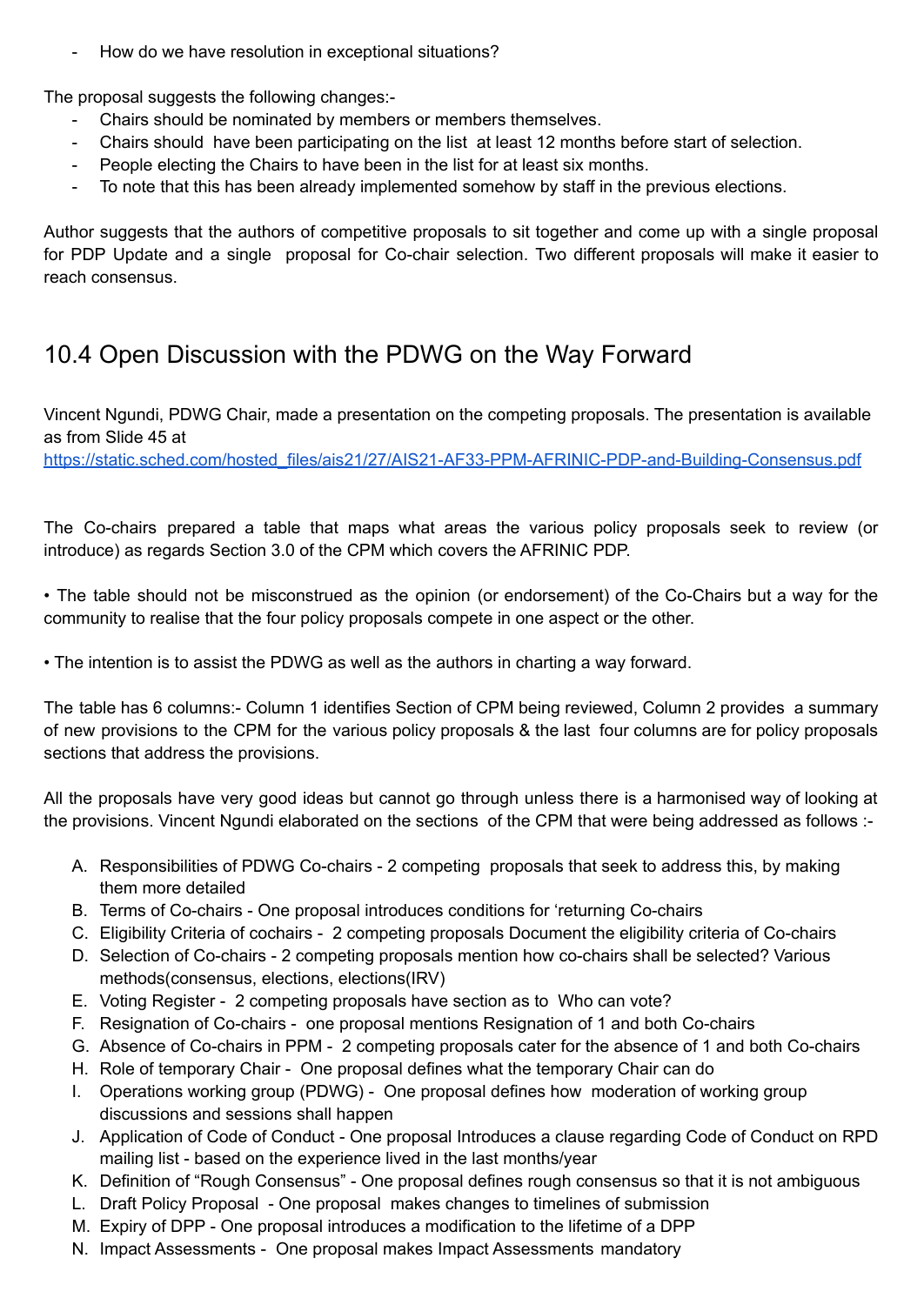- O. Discussion Timing One proposal introduces changes to discussion timings
- P. Public Policy Meeting More PPM online competing proposals
- Q. Participation at PPM In one proposal, Co-chairs can restrict participation in PPMs under certain conditions (restricted participation but not restricted attendance!)
- R. Consensus Determination Can also happen outside a PPM on the RPD list, after a DPP has been discussed at a PPM - competing proposals
- S. Last Call One proposal introduces a timeline of 1 week to confirm consensus. Any new objections must also be substantiated and must therefore not be based on opinions lacking a technical justification.
- T. Conflict Resolution (Appeals) One proposal introduces a role for the Board Chair in the appeal process
- U. Conflict Resolution (Co-chairs Appointment) One proposal introduces a role for the Board Chair in appointment process of Co-chairs
- V. Conflict Resolution (Recall of Co-chairs) Introduces a role for the Board Chair in the appointment process of interim Co-chairs, Updates to the Co-chairs recall process section of the CPM. Competing proposals.

The open microphone discussion then followed. An overview of the contributions are as follows :-

- a) Jordi, author of 2 competing proposals, mentioned that the proposals are based on actual experience of active participation in the 5 registries. Similar proposals have been implemented in LACNIC 2 years ago with very good results. He suggests that the appeal and code of conduct be different proposals to simplify consensus. These have been proposed in the LACNIC region. He also suggested that should all of the authors agree to get together, 4 policy proposals will simplify reaching consensus - One for selection, one for the PDP, one for the code of conduct and one for the appeals to be proposed as they are not related.
- b) Noah, author of one competing proposal, mentioned that a piecemeal approach as being suggested by Jordi may introduce contentious situations. The proposal guidelines and procedures holistically covers some of these areas. He encouraged the authors of all four proposals to consider one single proposal which can be updated with the elections and recall of Co-chairs. This proposal is based on past experience within our region and considering how the working group has been managing itself and operating in the past few years.
- c) Alain, co-author of one competing proposal on guidelines and procedures, mentioned that the issue needs to be looked at holistically as looking at issues one by one will lead to inconsistencies. He proposes first an agreement to all the issues and problems globally and then work on how they can be solved one by one. Splitting in small groups to work on the issues and decide in the end to merge into one document or have a different document.
- d) Jordi mentioned that splitting into parts is his recommendation as they are differentiated.
- e) Prof Nii Quaynor mentioned that competing proposals suggest that another process is required to make holistic upgrade. The Simple PDP Update. He has a big issue with making I.A mandatory and asked whether it has been a problem. We should stop trying to do elections - if policies use consensus, the latter can be used to select the Co-chairs.
- f) Gregoire Ehoumi mentioned that the table presented by PDWG Co-chairs provided a good summary. He suggested that a merging be done on the RPD mailing list . He stated that what is being done in other regions may not fit within the AFRINIC PDP reality and processes. He suggests that there is a need to agree on each section.
- g) Jordi mentioned that he had proposed his proposal in AFRINIC after finding that the one he submitted in LACNIC years ago worked.

With regard to I.A, staff always provide impact analysis, but raised the concern of late submission of the I.A, resulting in no time for updating a DPP before a PPM resulting in a DPP staying in discussion for an additional 6 months and this leads to accumulation of proposals. The mandatory requirement is so that I.A's are submitted on time. He argues that shorter discussion times help both the community and authors.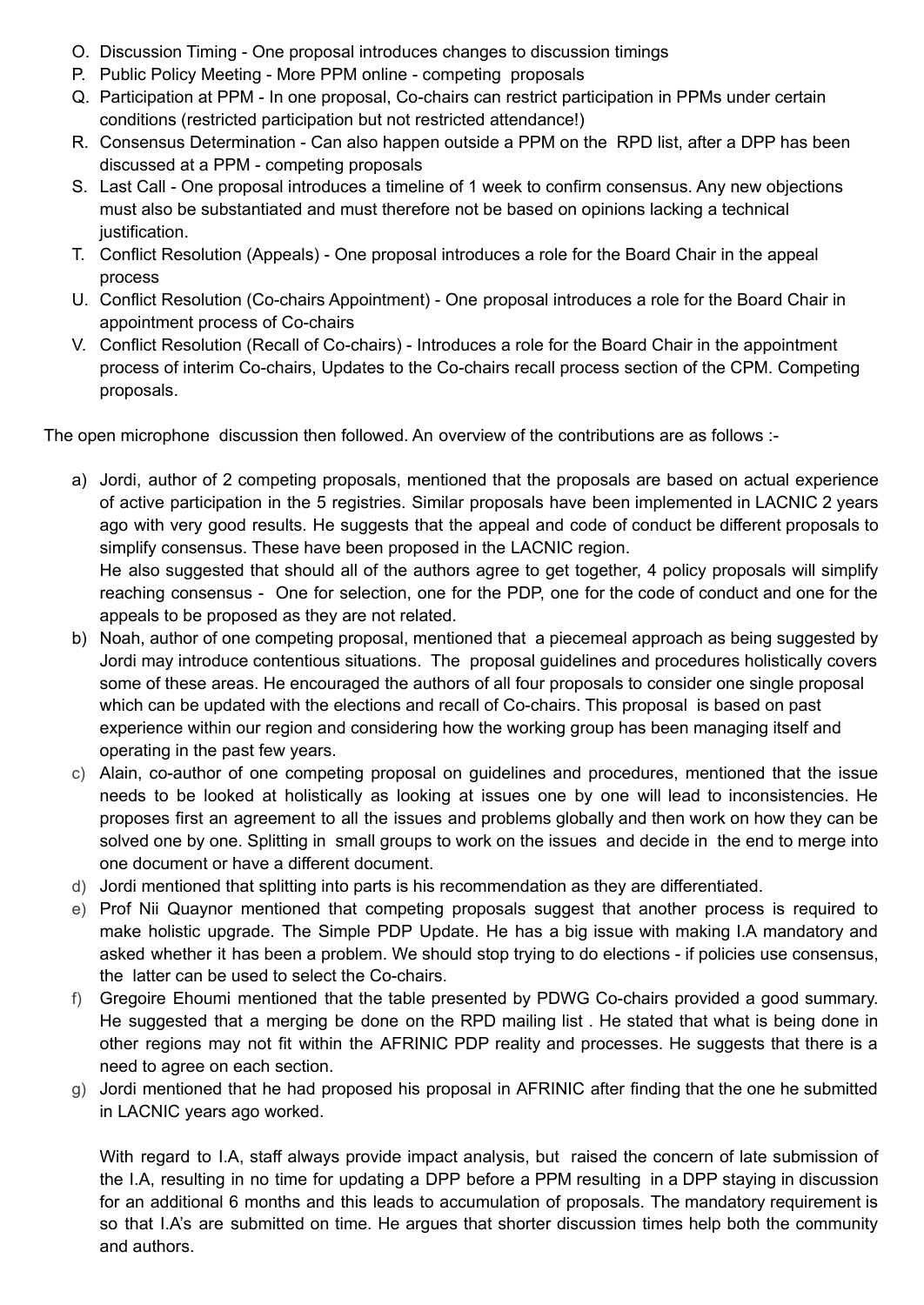- h) Caleb, co-author of one competing proposal, offered the following suggestions :-
	- Open to hold meetings with the other authors to develop the sections.
		- There is a lack of inclusion.
	- Gender/region balance to be infused in the policies
- i) Prof. Nii Quaynor mentioned that it is better to have fewer well thought out proposals and take into consideration that a faster pace will bring in problems. Increase participation of PDWG by making the problem something they can own.

Vincent Ngundi mentioned that there is now a need to map the way forward. It is clear that some changes are needed in the PDP and that some form of collaboration for proposals is required. There is a need to keep the end in mind and if that end is to enhance the AFRINIC policy development, it becomes the community's proposal. A responsible Working Group can correct the issues of the past.

Alain Aina requested the PDWG Chairs to lead the Working Group on the issue of the problems and help with the agreement of problem statements so that the community agrees on the problem(s) to be solved and then the solution to each of the problems can be sought.

## 11 Open Microphone on the PPM

The highlights of the open microphone session are as follows:-

- 1. The PDWG Co-chairs were thanked for managing the sessions but that there is still room for improvement. Moving forward, more changes in the process are expected.
- 2. Format of online meetings needs to be looked at, especially in terms of time limits, time management.
- 3. Once a policy proposal is submitted, the Working Group can then take the lead and contribute.
- 4. One challenge experienced, according to PDWG Co-chairs, is how to strike a balance between the number of proposals and the time.
- 5. The PDWG Co-chairs were commended for doing a great job over a remote system.
- 6. A comment from an author is that they work for the community and that once the community likes a proposal, his role switches to that of an editor.
- 7. Webinars to be organised. PDWG Co-chairs mentioned that they will consider this and come back to the WG with proposals for the way forward.
- 8. On the subject of Impact Analysis, Section 3.4.1 mentions that Co-chairs may request. There is no need to have more Impact Analysis if changes are not made to a proposal.
- 9. Use of Working Groups to look at some of the technical issues and report back.
- 10. Webinars should not be part of the decision mechanism of the PDP.
- 11. It's a good thing that the PDWG Co-chairs are dealing with issues.
- 12. A comment was made regarding the policy draft maturity process and the PPM process be looked at so that there is a way to agree and accept to work on the problem.
- 13. Discussions on policy proposals have to be brought back to the RPD mailing list, even if discussed in webinars.
- 14. During proposals discussion, issues that have been raised perhaps addressed shouldn't be repeated, unless they are serious & really needs the PDWG's attention
- 15. Response with courtesy and appreciation of challenges the organisation faces.
- 16. Chat panel contains useful comments. Staff confirmed that a copy of the contributions can be obtained.